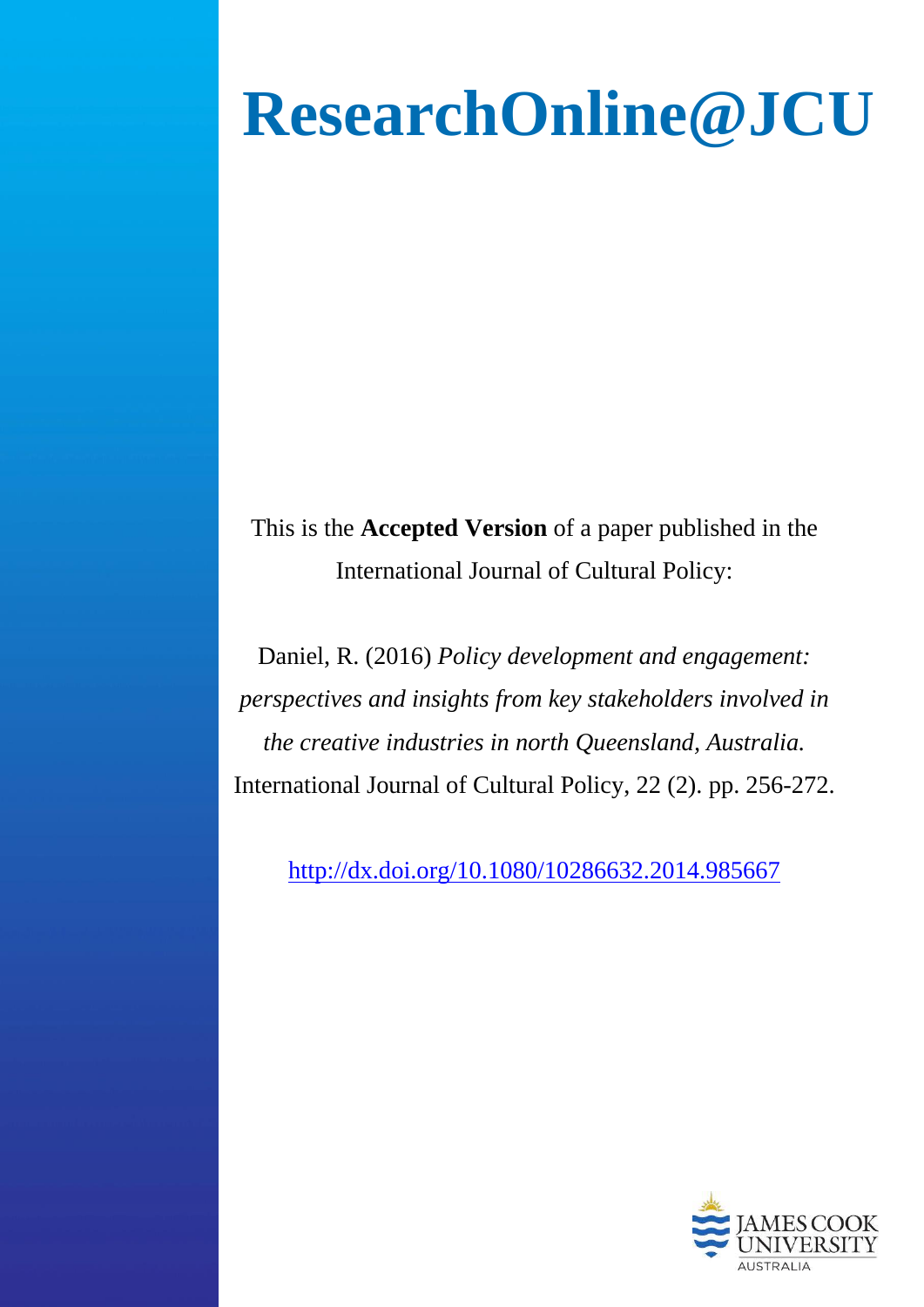# **Policy development and engagement: perspectives and insights from key stakeholders involved in the creative industries in north Queensland, Australia**

Like many western nations, the Australian government invests significant resources in creative industries at federal, state and local levels. While the majority of investment exists in the southern part of Australia, the current federal government has drawn attention to the need to develop the vast northern area of the country. North Queensland is the most populated area of northern Australia, hence key to this broader vision for the country. This case study therefore presents findings from interviews with key stakeholders involved in the development and/or promotion of cultural policy in north Queensland, including participants working at national, state and local levels. The findings are significant and point to four issues of ongoing relevance: the impact of policy and associated engagement issues, reductions in government funding, the fragmented nature of the creative industries, and the particular challenges facing north Queensland in terms of the northern Australia vision.

Keywords: Northern Australia, North Queensland, Creative industries, Cultural policy, Regional isolation.

# **Introduction**

Despite the ongoing fiscal challenges facing many countries following the aftermath of the global financial crisis, governments around the world continue to invest in the growth of the creative industries sector or creative economy, be this in developed or developing worlds (Cunningham 2009, Lancaster et al. 2010, Richards 2011, Scherer et al. 2012, Chapain et al. 2013, Flew 2014). This focus on creative activity as a potential contributor to economies initially occurred in Australia in 1994 (SGS Economics and Planning 2013), followed by the United Kingdom later that decade where it received focussed policy attention (Flew and Cunningham 2010). Since this time, economic growth via the creative industries has received significant policy attention in many countries, due also to the ongoing shift away from traditional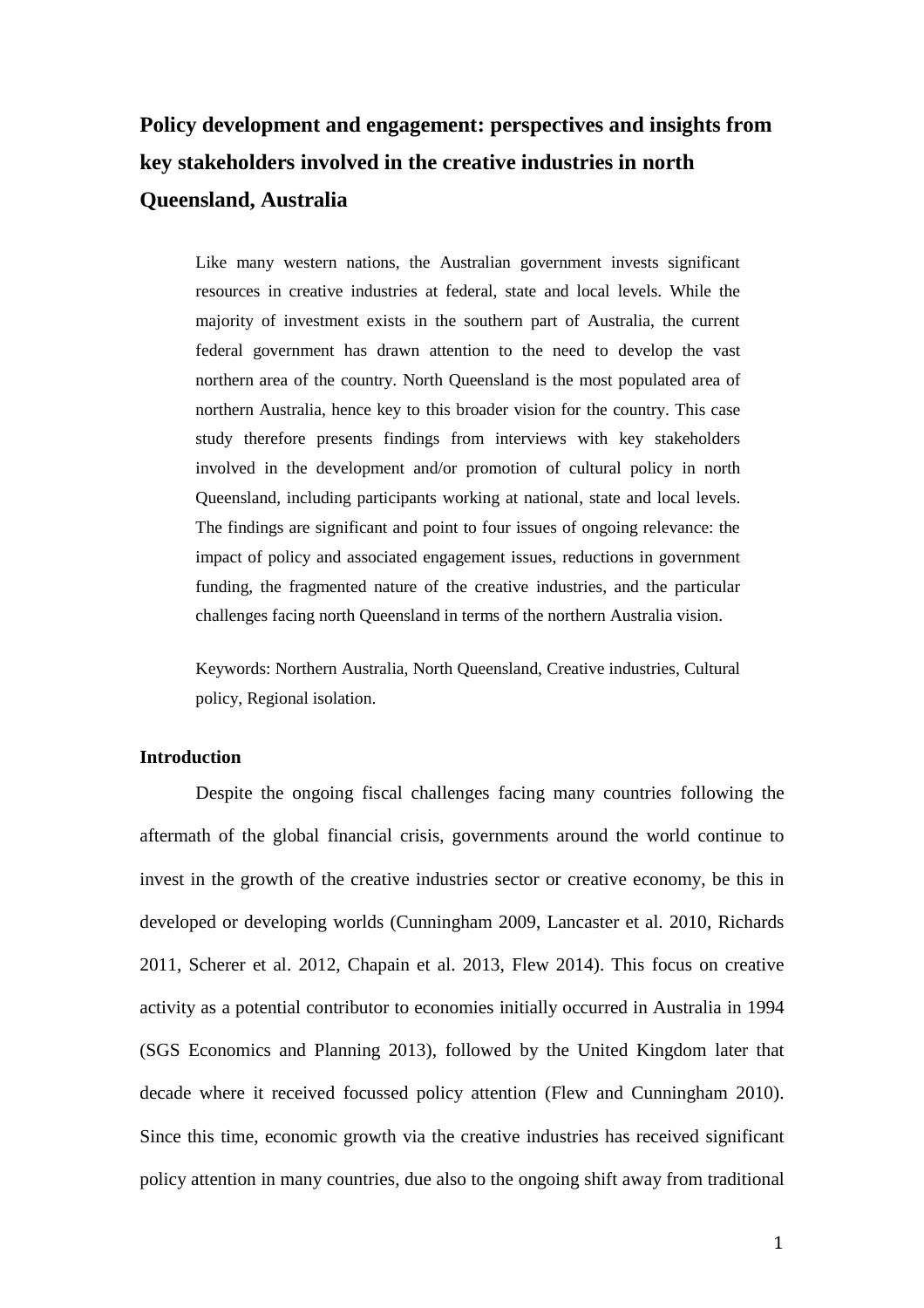industries such as manufacturing and agriculture (Flew 2010, Bakhshi and McVittie 2009, Alvarez 2010, De Propris 2013). Creative industries, which seek to exploit intellectual property towards wealth and employment creation opportunities, typically includes "music, performing arts, film, television, radio, advertising, games and interactive content, writing, publishing, architecture, design, and visual arts" (Ministry for the Arts 2014).

While there is recognition of the importance and potential economic value of the creative industries, there remains confusion about the sector in terms of its participants and its disciplines of practice (Drake 2003, Townley et al. 2009, Cooke and De Propris 2011, Chapain and Comunian 2010, Kolenda and Liu 2012, Flew 2014). For example, debates exist in terms of whether to include such areas as cultural tourism, heritage (e.g. museums), architecture and software development (Cunningham 2009, Flew and Cunningham 2010). Further, there is debate within the sector as to what in fact are the creative industries, as distinct from the arts and culture sector, or the cultural industries (Power 2009, Flew and Cunningham 2010, Caust 2014, Hartley 2014). Some countries (e.g. Scandinavian or Nordic countries) have even preferred to use the term 'experience economy' to refer to this area of creative practice and activity (Power 2009), although even this concept attracts criticism in terms of its appropriateness as an encompassing label (Bille 2012). In addition, criticism exists in the discourse in terms of the neoliberal connotations of the creative industries concept (Hesmondhalgh 2008, Hesmondhalgh et al. 2014), the gathering together of disparate disciplines (Garnham 2005, Waitt 2006, Banks and O'Connor 2009), the clashing of opposing pairs e.g. amateurs and experts (Hartley 2014) or the often city-centric or clustering methodologies applied in sector analysis and research (Jayne 2005, Drake 2003). Despite these various criticisms, definitional issues and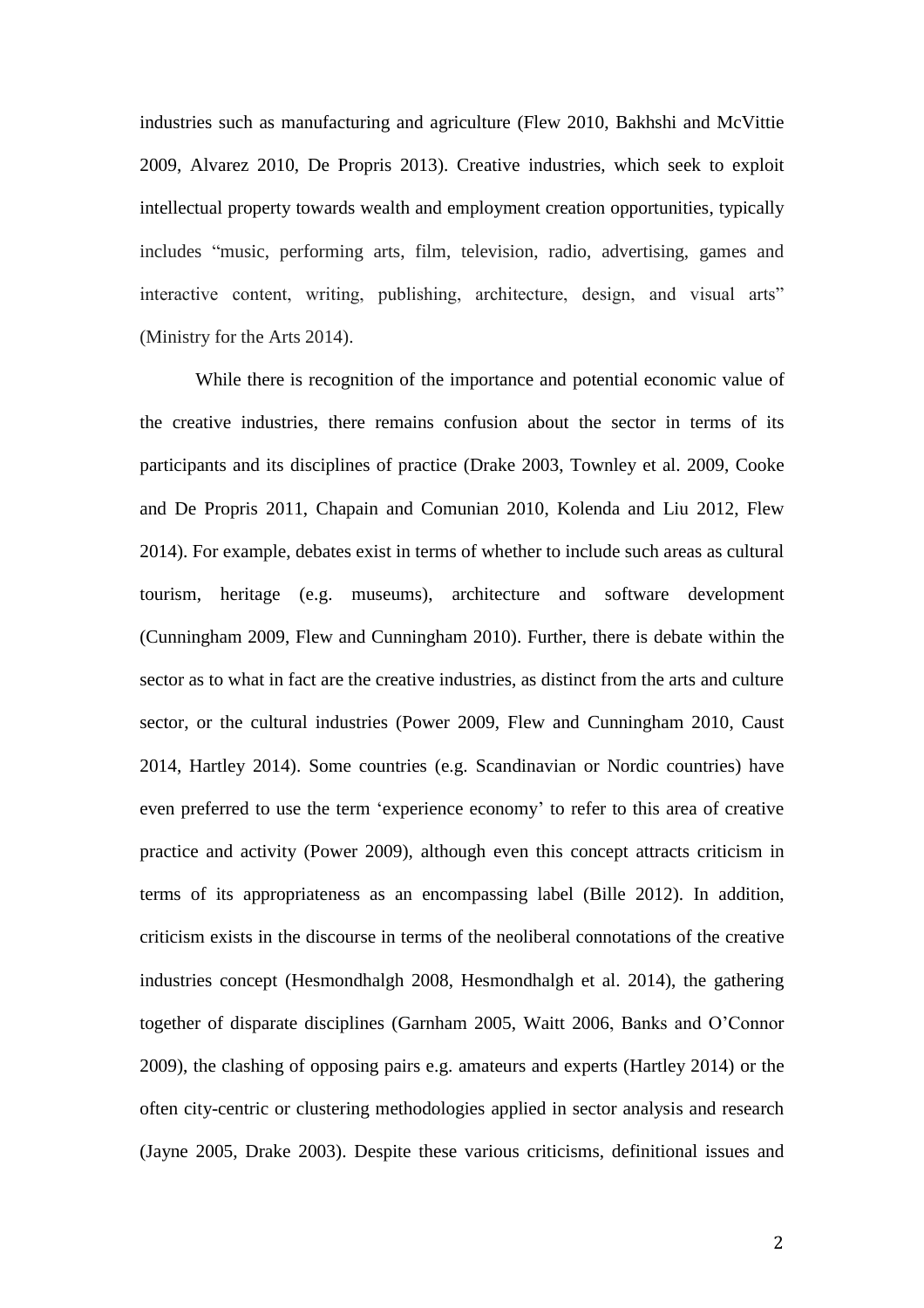uncertainties, creative industries  $\frac{1}{x}$  and the creative economy continue to attract attention within policy settings and government investment agendas (Calver et al. 2013, De Propris 2013, Flew 2014).

#### **The creative sector in Australia: current issues and context**

In a similar manner to many western nations, the Australian government identifies creativity and creative industries as key to the future economic growth of the country, through its Ministry for the Arts and the Australia Council for the  $Arts<sup>2</sup>$ , the latter operating at arm's length from government in supporting excellence in creative practice (Ministry for the Arts 2014). Similarly to the global scenario, debate exists in the Australian context in terms of the definition and role of creative industries (SGS Economics and Planning 2013). Nevertheless, the current total share of the national workforce is steady at 3.5% and the sector contributes approximately \$90 billion to the annual Australian economy (SGS Economics and Planning 2013). In addition to policy recognition and funding investment at national level, the Australian states and territories have their own strategies and funding support for creative practice and creative industries, with Queensland often regarded as one of the early pioneers in promoting the sector (Flew and Cunningham 2010).

Despite the various levels of recognition of creative industries in Australia, there are numerous underlying challenging factors and issues of relevance. At a fiscal level, a recent review of the Australia Council revealed the fact that Australia is "well behind other comparable countries" (Australian Government 2014a, p. 21) in terms of total investment in arts and culture as a percentage of GDP, at 0.084% compared to

 $\overline{a}$ 

<sup>1</sup> While it is accepted that there are variations in terms of formal definitions of the creative industries, along with ongoing debate about the appropriateness of this term, these issues fall outside the main focus of this paper. However, the version put forward by the current Australian Government (Ministry for the Arts 2014) and cited above is adopted here to provide a contemporary context for this paper.

<sup>&</sup>lt;sup>2</sup> For the remainder of the paper, the shorter form 'Australia Council' will be used.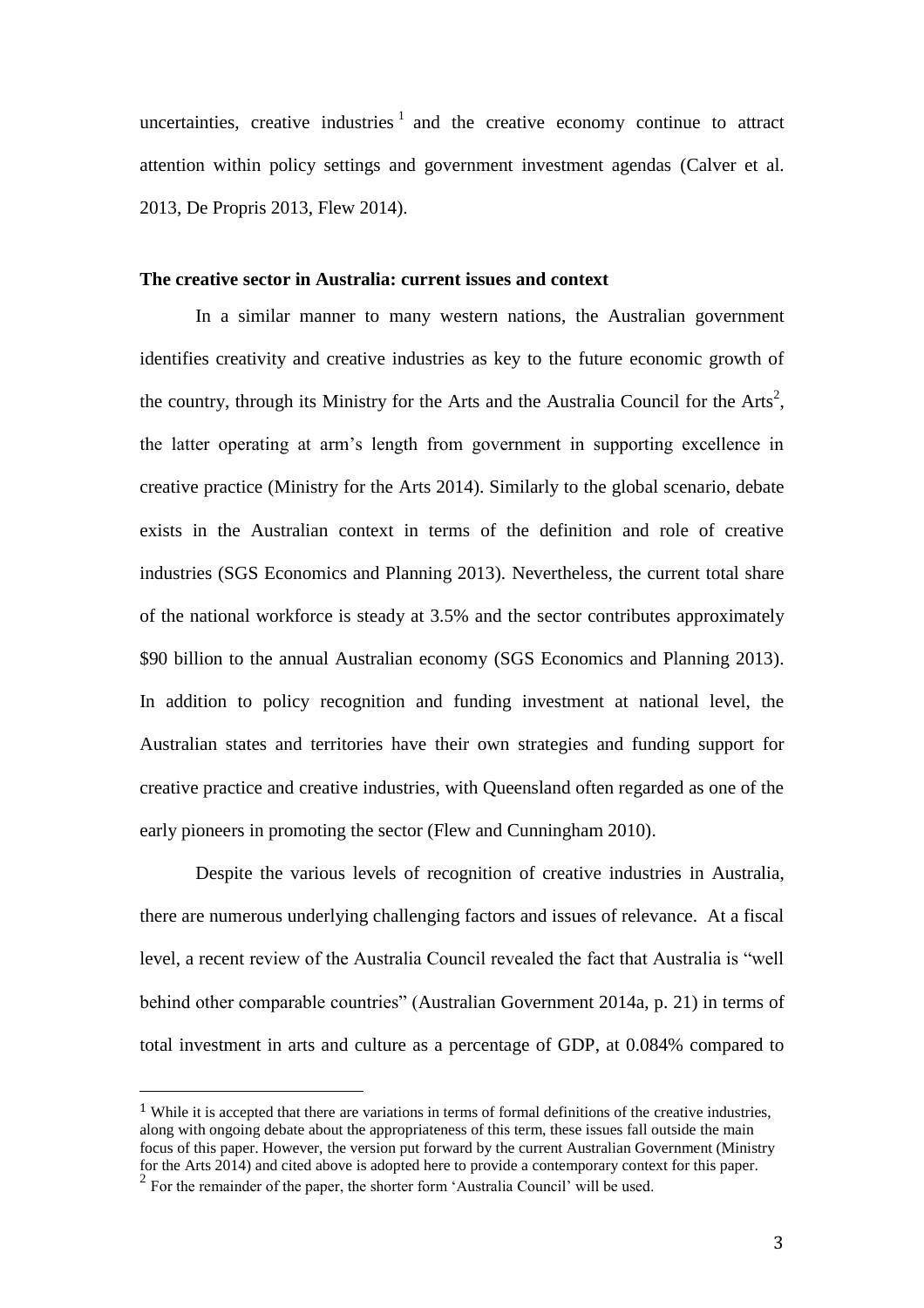Canada at 0.156% and New Zealand at 0.198%. In addition, policy development and funding decisions relevant to the arts in the last 20 years in particular have been fraught with tension and debates, given the regular switching between Labor and conservative governments and their differing political ideologies. For example, Labor governments have been responsible for arguably the two most significant national cultural policies in the country's history, namely Creative Nation in 1994 and Creative Australia in 2013, however conservative governments have been quick to disregard these after winning power shortly after the release of each policy (Connor 2011, Caust 2014). Indeed not only is there concern currently that the recently released Creative Australia policy will have limited life under the new conservative government, with Craik (2013) arguing that it has "virtually sunk without a trace" (p. 49), Caust (2014) in fact argues that the situation is even worse in Australian politics, proposing that "very few politicians on either side of the political agenda take [creative industries] seriously" (2014, p. 7).

In addition to this overarching political landscape, Australia's creative sector is dominated by state capitals on the east coast and in the southern part of the country, with Sydney and Melbourne attracting the majority of infrastructure and funding investment. While the remaining state capitals (Brisbane, Adelaide, Perth, Canberra, Hobart, Darwin) each boast their own distinctive creative sectors, all of these with the exception of Darwin exist in the bottom half of the country. At the same time, with a population of less than 100,000 (City of Darwin 2014) and thus the smallest capital city in Australia by a substantial margin, Darwin is not of sufficient size to attract major arts funding, infrastructure or investment commensurate with support afforded to its southern counterparts. To highlight the significance of current investment in the sector, all 28 of the major arts companies (e.g. orchestras, opera, ballet) funded by the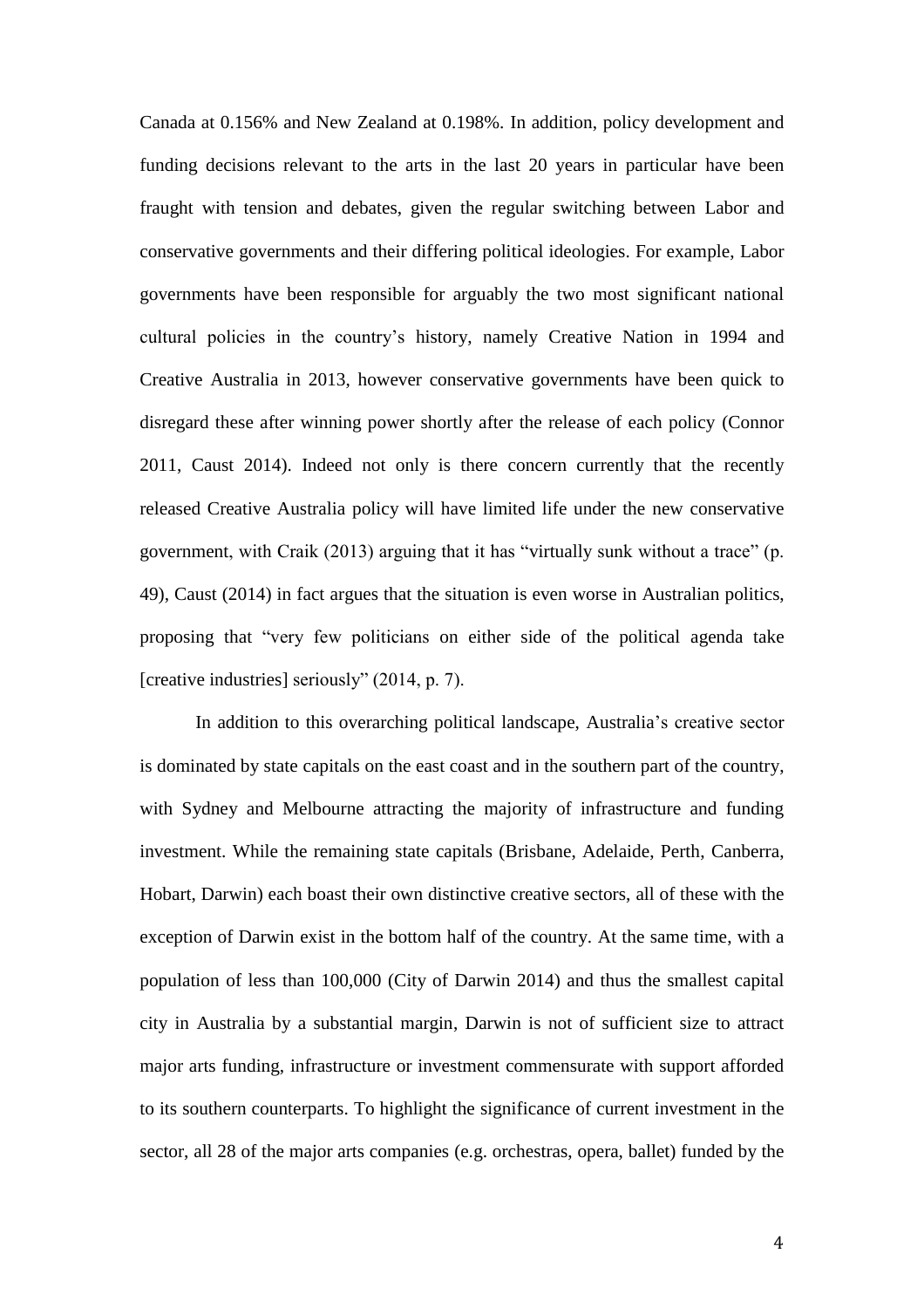Australia Council are based in the south (Australia Council for the Arts 2014a). Further, of the total Australia Council expenditure in 2012-13 - be this to major, medium organisations or individual artists - 83% of total investment (\$145 million) was in the capital cities in the southern part of the nation (Australian Government 2014b).

#### *Northern Australia: the last or the next frontier?*

Northern Australia, an extensive geographical area above the tropic of Capricorn, falls into what Aristotle negatively described as the 'torrid zone' some 2000 years ago (State of the Tropics 2014). This area has particular challenges, including vast distances, limited infrastructure and major climate influences (e.g. rain, drought, cyclonic seasons). Across this area of approximately three million square kilometres is a population of approximately one million, although most are located on the east coast in the area of north Queensland<sup>3</sup>, with Townsville the largest provincial city, followed by Cairns and a range of smaller cities or towns (Figure 1). Much of northern Australia is steeped in indigenous culture and heritage, with numerous cultural centres promoting indigenous arts practice and/or operating in the cultural tourism area. In addition, there are a range of artists and creative workers, including those in traditional art-making areas (e.g. visual arts, craft, theatre), through to those seeking to work in a commercial capacity (e.g. design, photography, interactive media).

[Figure 1]

 $\overline{a}$ 

<sup>3</sup> For the purposes of this research, north Queensland is considered the broad geographic area above Mackay on the east coast and Mount Isa in the west of the state of Queensland, to the northern tip of the country.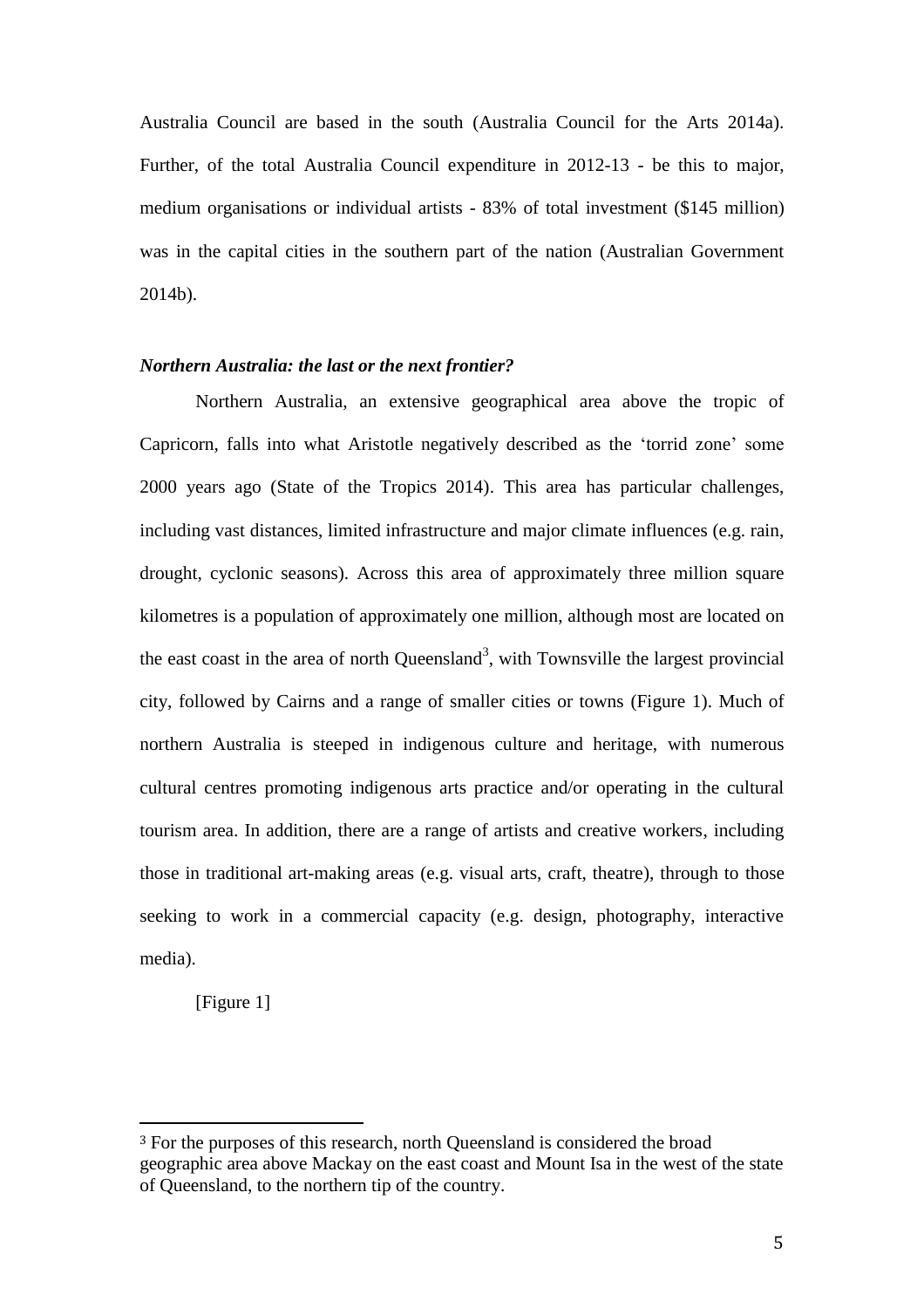Figure 1. Population density of northern Australia (Commonwealth of Australia 2014)

While there is diverse creative practice in northern Australia, the majority of large cultural infrastructure and hence activity exists in the southern part of the country. In addition to the fact that all 28 of the major arts companies are based in the south, in terms of the 178 multi-year funded organisations also supported by the Australia Council, an analysis of this group reveals that only 16 of these are based in the northern part of Australia<sup>4</sup>. Further, in terms of the 17 organisations in this group that exist to represent different art-form or creative sectors (e.g. Writers Guild, National Association of Visual Arts, Music Council of Australia), all of these are located in the southern part of the country. Hence, in terms of physical location, northern Australia contains only nine per cent of organisations funded through this program. While at one level this is significant, given only approximately five per cent of the population exists in the northern Australia area, the fact remains that the majority of cultural infrastructure and ongoing investment to support this exists in the south, and particularly so when considering that all 28 major arts companies are based in this part of the country. Northern Australia is therefore not only severely isolated, in terms of infrastructure, funding and investment, but access to the major arts companies and therefore regular opportunities to participate in and experience the arts is very limited for those based in this geographical area.

Despite this challenging context, northern Australia is once again seen as critical to the Australian economic future and no longer the 'last' but the 'next' frontier (Liberal Party of Australia 2013). While on the one hand this is a significant step forward, it is somewhat alarming that arts and culture and/or creative industries

 $\overline{a}$ 

<sup>4</sup> This figure extends to 17 if including one organization based in Alice Springs and which is 30 kilometres south of the northern Australia zone.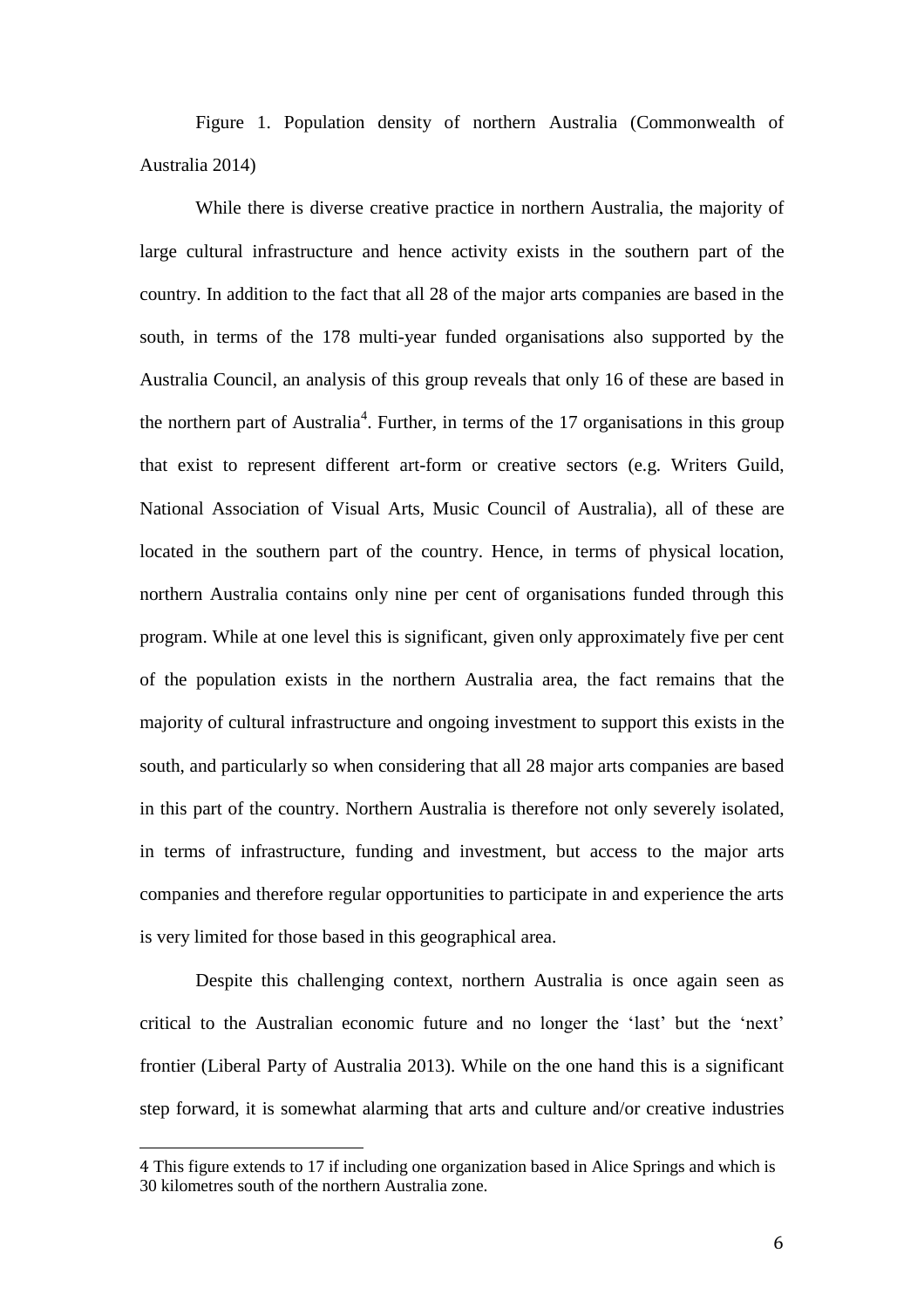are not mentioned as key focus areas or strategies of this new 2030 vision and plan, with only occasional references to cultural assets presented in the vision. In addition, a recent summit held on the future of northern Australia and attended by a range of senior government, industry and education bureaucrats in Townsville in north Queensland did not contain any major focus on arts, culture or creative industries as potential drivers of economic or cultural growth (ADC Forum 2014). Further complicating the current growth picture for northern Australia is the recent federal government budget, which included wide-ranging cuts to public spending right across the country, including creative industries and in particular to small-medium enterprises rather than to the major arts organisations in the south of the country (ABC 2014, Caust 2014). While the federal government has publically stated that regional arts activities will be protected (Taylor 2014), for those based in Queensland this has largely been compounded by recent wide-ranging cuts to the arts made by the current Newman government, and which have included "the axing of grant programs and the obliteration of arts education initiatives" (Crean 2012). Further, the majority of state funding for arts and culture remains directed at the south-east corner of Queensland, where the majority of large cultural infrastructure is located (Lancaster et al. 2010). Therefore, in terms of growing the creative industries in the north of the country within this context, sector leadership and bespoke policy development will be critical.

#### *Northern Australia: arts, culture and policy research*

In terms of specific research and discourse relevant to arts, culture and creative industries, northern Australia has received little focussed attention in terms of how policy is developed and engaged with at the practitioner or grass roots levels. While related studies exist, such as the in-depth analysis of the challenges and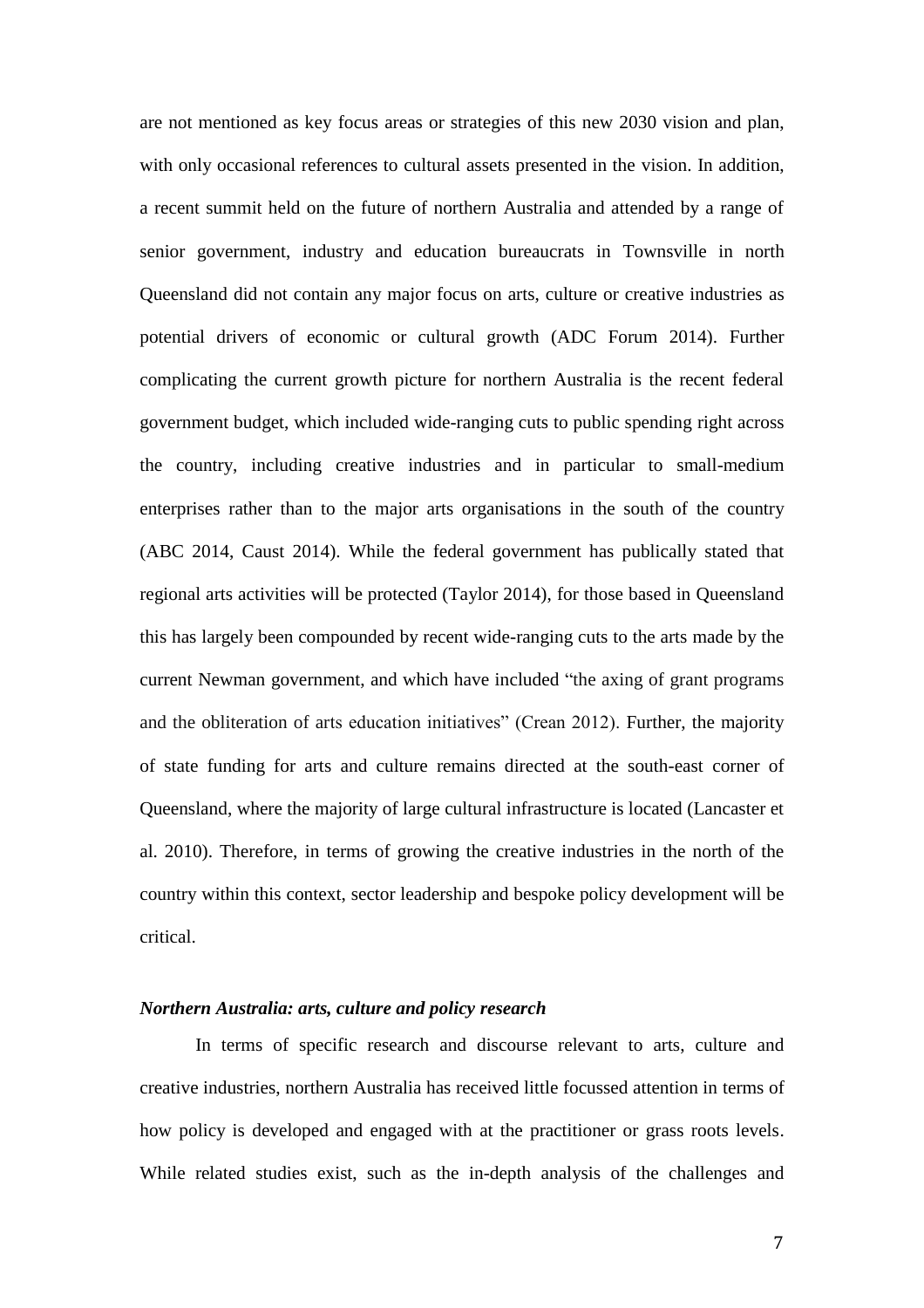opportunities relevant to the creative industries sector in Darwin in the northern territory (Luckman et al. 2009), research focussed on cultural policy in Australia has tended to focus on broader national issues and often in relation to the Australia Council, the major federal organisation charged with funding and supporting arts and culture. For example, Johanson and Rentschler (2002) traced the development and change in leadership in the Australia Council from the 1970s to the early 21st century, arguing that it led to an increasing focus on culture as an industry. In another study, Johanson (2008) documented the development and relationship between cultural and industry policy in Australia, arguing that it is a longer and closer relationship than that which has been generally understood and agreed. More recently, a detailed history of cultural policy development and the Australia Council has been completed by Seares (2011).

In addition to broad issues, extant research is often art-form rather than area or region based, such as the paper by Craik et al. (2003) which set out to contextualise the Australian performing arts scene in the light of globalisation trends and influences on arts and cultural policy, describing a key ongoing tension for government as being "the goals of excellence versus access, and between government roles as facilitator versus architect" (p. 29). They also identify the fact that government intervention through policy is key but a single unified (national) voice is unlikely nor ultimately necessary given the diversity and complexity of the national scene (Craik et al. 2003). Lancaster et al. (2010) recently completed a major investigation of the changing nature of the notion of place and space in terms of the performing arts scene in Queensland, uncovering an ongoing shift away from traditional cultural infrastructure venues towards alternative locations, thereby highlighting the relevance of this shift to policy makers. Homan (2013) recently traced the development of cultural policy as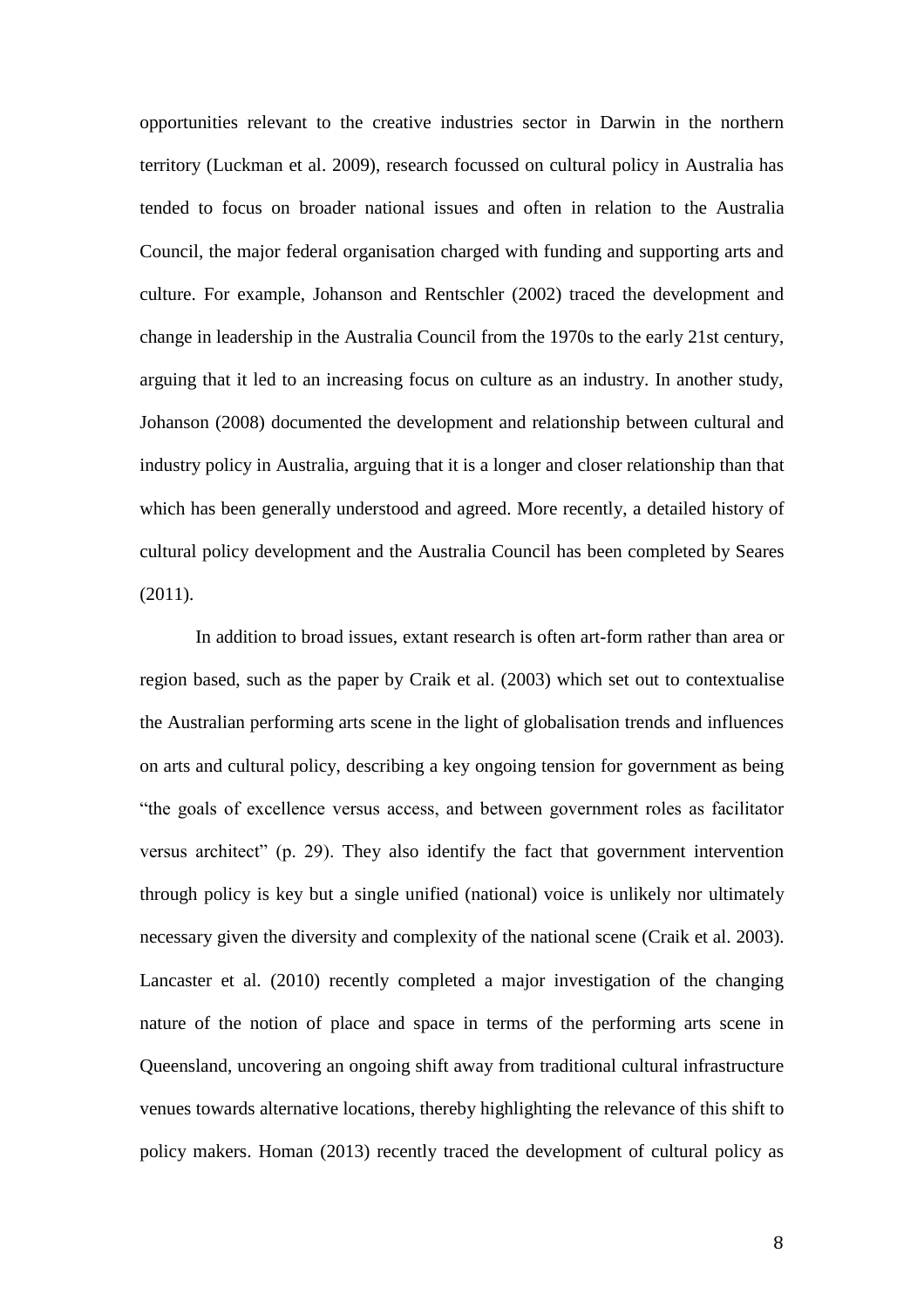applied to popular music, arguing that "the historical discourse of 'excellence' as the primary focus of support is becoming harder to sustain" in light of recent creative industries discourse (p. 394).

While research to date traces the development and role of cultural policy and related government investment in Australia, there has recently been quite strong criticism of the status quo. For example, Connor (2011) argues that government funding of the arts has "introduced the wholesale politicization of artistic creativity, and introduced a culture of grovel in dependent artists. As always, government is not the solution, it is the problem" (Connor 2011, p. 59). Craik (2013) also recently presented a strong assessment of the relevance of the 2013 national policy 'Creative Australia', evidencing how the major influence on the development of this policy – the 2020 summit held in 2010 under the previous Labor government – has simply led to the reinforcing of the role and funding of the Australia Council and the protection of the elite major performing arts organisations in the south of the country. Instead, Craik (2013) argues that "the greatest innovation and value-for-money can be found in small to medium – often grassroots – organisations who prove to be more nimble and responsive to local cultures, communities and cultural priorities" (p. 51).

It is in relation to these various factors defined above that drive the author's current phase of research, which is focused on creativity, the creative economy and creative industries in north Queensland and which represents a key geographic area relevant to the future of the northern Australia vision and plan. That is, while there is an ongoing body of research and evidence-based literature citing economic returns through creative industries, as well as ongoing and significant investment in arts and culture at various levels of government in Australia, key issues specific to this geographical area remain heavily under-researched. Therefore, this paper represents a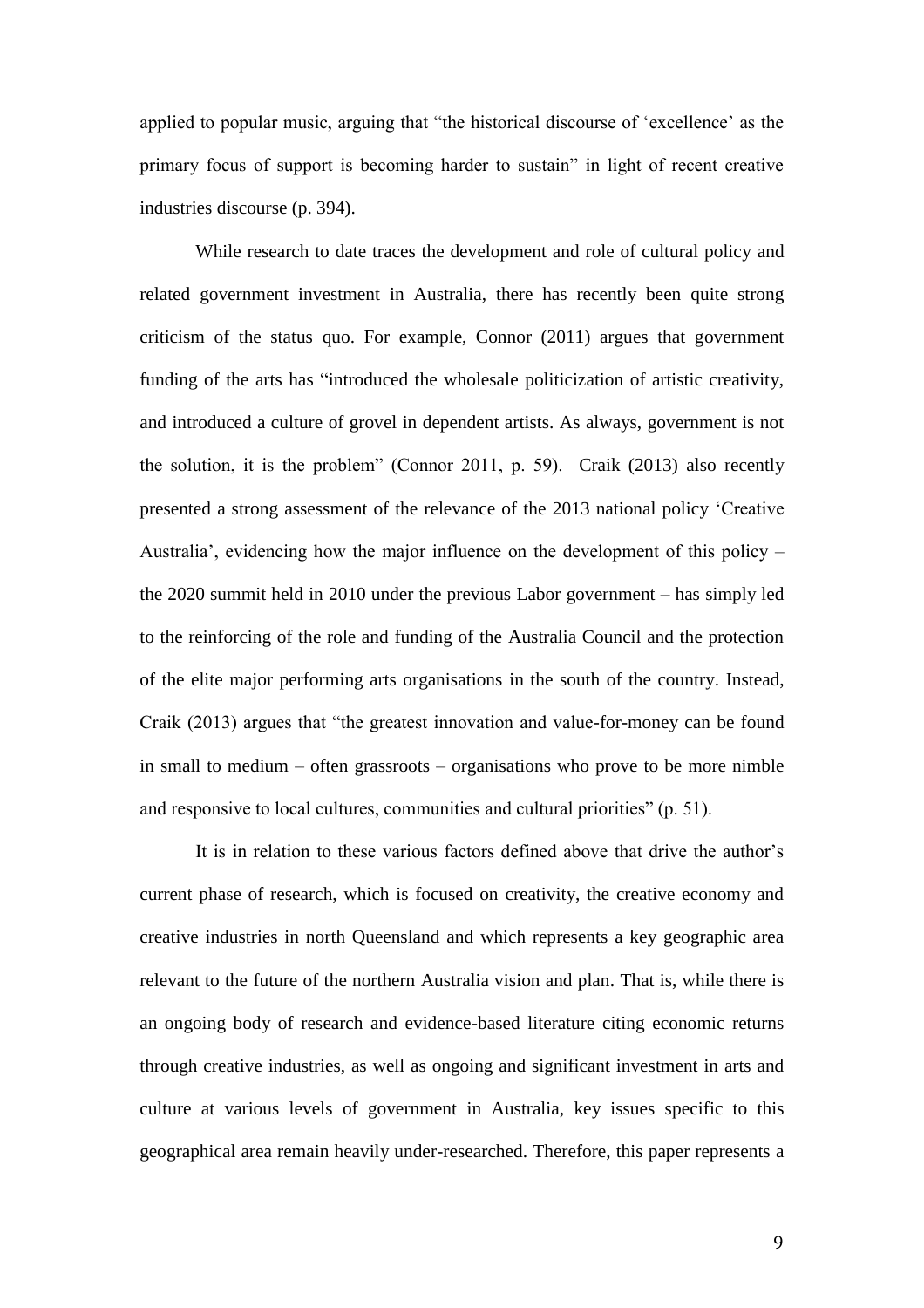second phase study that builds on earlier research that investigated the level of engagement that artists and creative industries workers in north Queensland have with cultural and/or economic development policy (Author 2013). This former research, involving surveys with 162 practitioners in the cities of Cairns and Townsville, followed by 44 in-depth interviews with participants from each location, revealed the following key findings:

- There is limited knowledge of key cultural or economic development policy, be this at local, state or national levels and regardless of whether it is artsbased or economic development policy;
- There is a strong sense of disengagement with such policies, with the majority of practitioners struggling to see the relevance and impact at the local level, arguing they are largely southern centric and for those working in capital cities;
- The majority of practitioners associate policy with funding support for creative practice; and
- The theme of isolation features strongly in the minds of artists and creative workers in north Queensland, not only in geographic and policy terms but in relation to access to support and funding through government and other notfor-profit organisations.

One of the key implications from this earlier research was the need to explore what types of inclusion opportunities are in fact presented at the various levels of policy creation in order to engage artists and creative workers in north Queensland, from the perspective of those working in policy delivery or development. This paper therefore seeks to contribute to this body of knowledge through in-depth interviews with a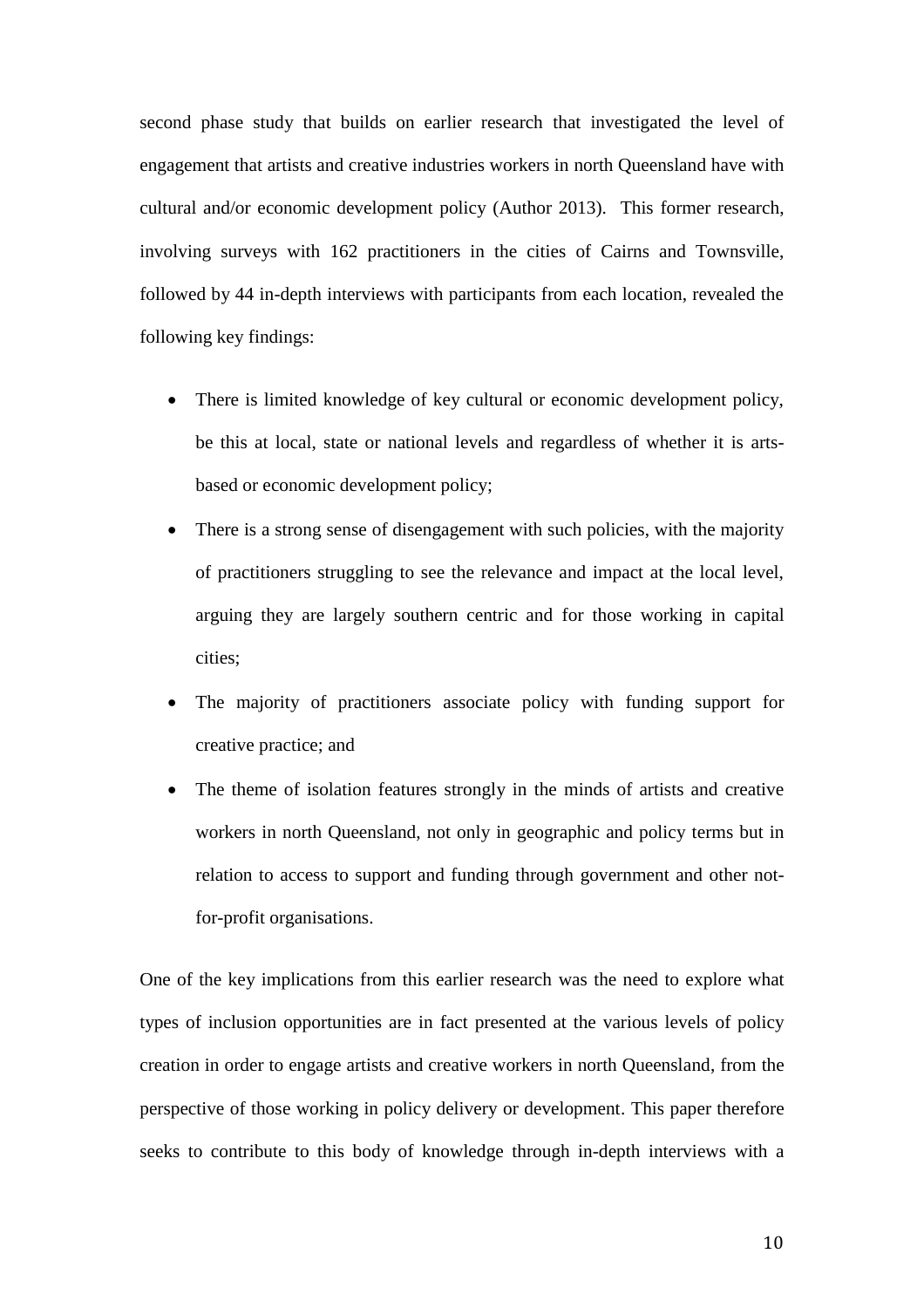range of key cultural policy stakeholders and/or sector leaders at local, state and federal levels. The key aims of this phase include an investigation of the participation opportunities and procedures relevant to policy making and delivery, perceptions as to the level of disengagement from those working in the field, as well as broader views on how to grow the creative industries sector in north Queensland.

#### **Methodology**

Key representatives at local, state and national levels were sought to give their views on relevant issues; given depth was sought, semi-structured interviews were chosen as the key data gathering mechanism. Questions and discussion points were developed around policy development and participation processes and strategies, engagement with policy development in north Queensland, regional factors and funding issues, sector growth and participation. In terms of recruitment, organisations in Table 1 were approached in order to seek voluntary participation from key personnel involved in policy development, arts advocacy or economic development that is inclusive of the creative industries.

#### (Table 1)

Of the organisations tabled, all agreed to participate except the Australia Council. In total, 11 participants<sup>5</sup> representing all other groups took part, with the majority female (7 of 11) and all having extensive experience in government, arts sector support or economic development roles. Given the interviewees had agreed to participate on the basis that they or their organisation would not be identified in any way through any responses presented in the paper, for the purposes of analysis here, data is deidentified and issues kept broad in order to ensure the anonymity of participants. In

<sup>5</sup> Two individuals from each of two respective organisations took part – for all others it was one key person involved.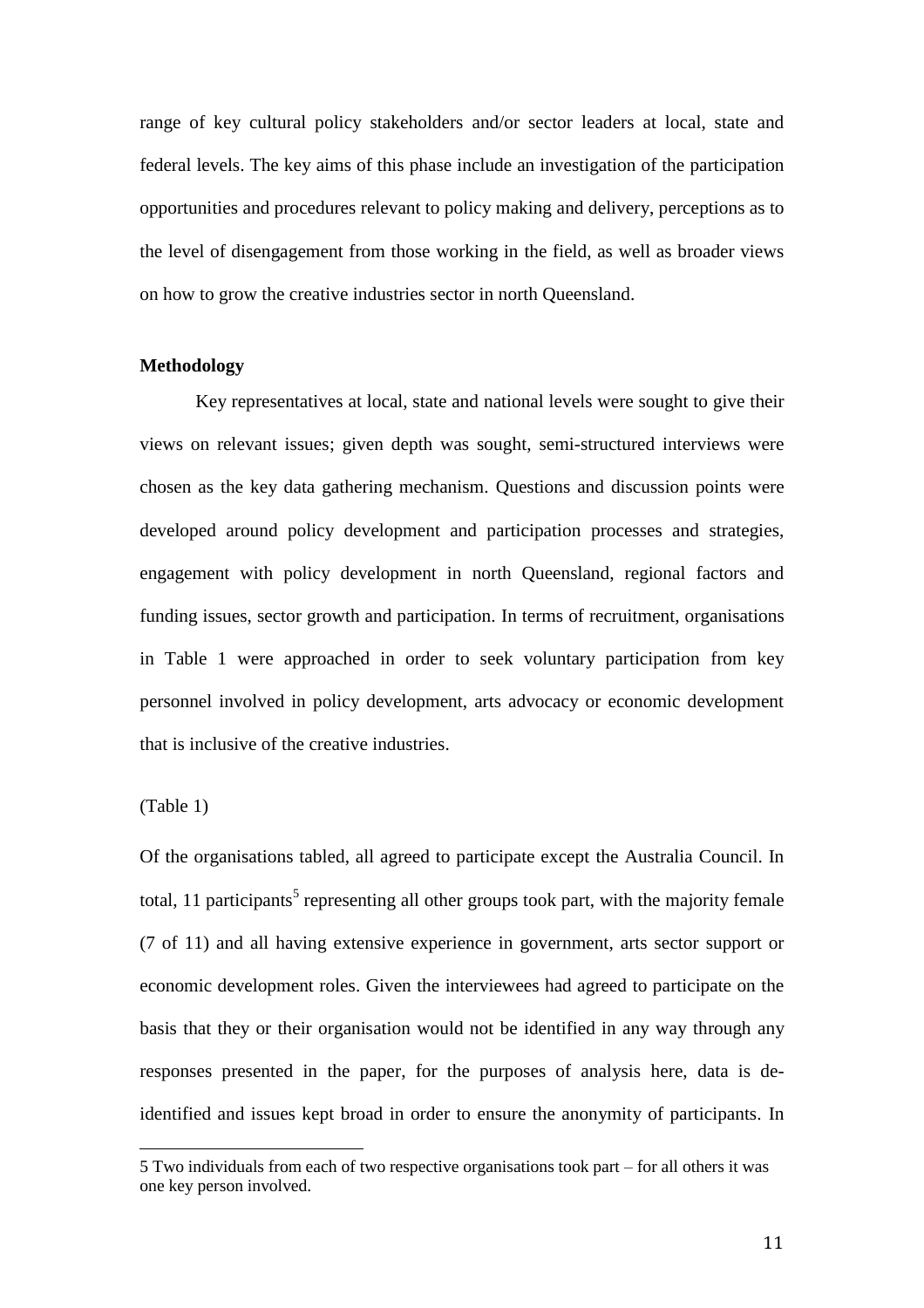order to add validity to the interview process, each participant was sent a copy of the transcript of the discussion prior to analysis, with the opportunity to make amendments or update the content. Some participants proceeded to do so, making minor to moderate changes to wording and intent. Once all had been received as finalised versions, the transcripts were read and re-read to develop an overall sense of the key themes and issues to emerge. While the focus of the questions was about north Queensland specifically, some individuals also talked in broader terms about issues relevant to the state or the nation, hence this wider context was deemed relevant and included where appropriate. The subsequent analysis and ensuing broad themes or areas of focus relevant to north Queensland were around policy development and participation, funding and resource support, sector fragmentation and separation, and sector growth and development, each of which is dealt with in the following sections.

#### *Policy development and participation*

While not all of the participants nor their respective organisations were directly involved in the development of policy or strategy, each interviewee provided insights into the nature of involving artists or creative workers in such processes. In general, and whether at the local, state or national level, opportunities to participate in policy development were described as readily available and often extensive, be this through email submissions, social media, focus groups, community forums, workshops and round tables, or by policy makers going directly to various stakeholder groups and representative arts organisations to engage with them. For example, specific comments by interviewees in relation to their experiences of participation in policy development included the following: "so widespread … it surprised me", "a lot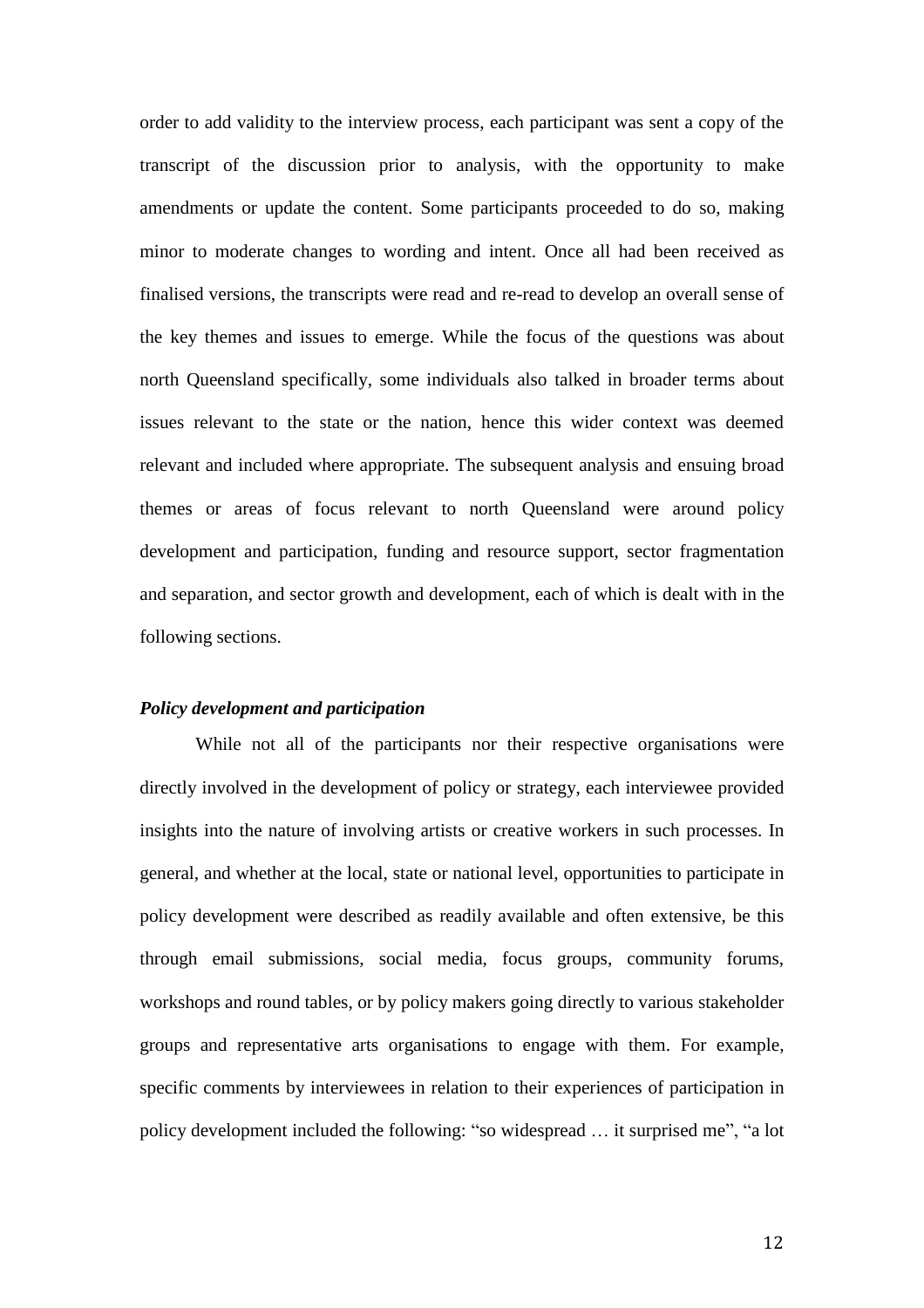of discussion through critical debates", "very active community participation" and "very comprehensive engagement with people who are very active in that area".

At the same time, most participants also referred to the fact that only a small percentage of the sector actually participates in such procedures, hence the view by one interviewee that there is "a lot of work to do", while another described the lack of engagement as a general issue "across all sectors of the economy". Some considered this lack of engagement as being due to the nature of policy language, with its "motherhood statements", "boring government-planning", or "arcane language or jargon that means only something to the people that write the stuff". Another felt that the general lack of engagement is "because [policy advocates] have such vast areas to cover" in not only north Queensland but the entire state, a view echoed by an additional interviewee who described how ongoing geographic isolation meant "the north lacks immediate contact [and] really sophisticated discussions face-to-face".

In addition, some interviewees referred to limited policy visibility as part of the reason for the general lack of engagement by those in the creative industries. One interviewee reflected on the fact that people "forget that these [policies] are there to support them", while another argued that policy advocates need stronger "public relations to keep [them] in the forefront of people's minds". This was further explained by one interviewee as being due to "a lack of trust with the general population towards government in general … because we're not out there advocating in the way that we should be". Finally, the frequent changing of governments and hence policies was raised as another impediment, one interviewee describing how the recently elected government "doesn't want to be connected with the policies of the previous [group]", hence slowing the momentum that had been achieved to that point.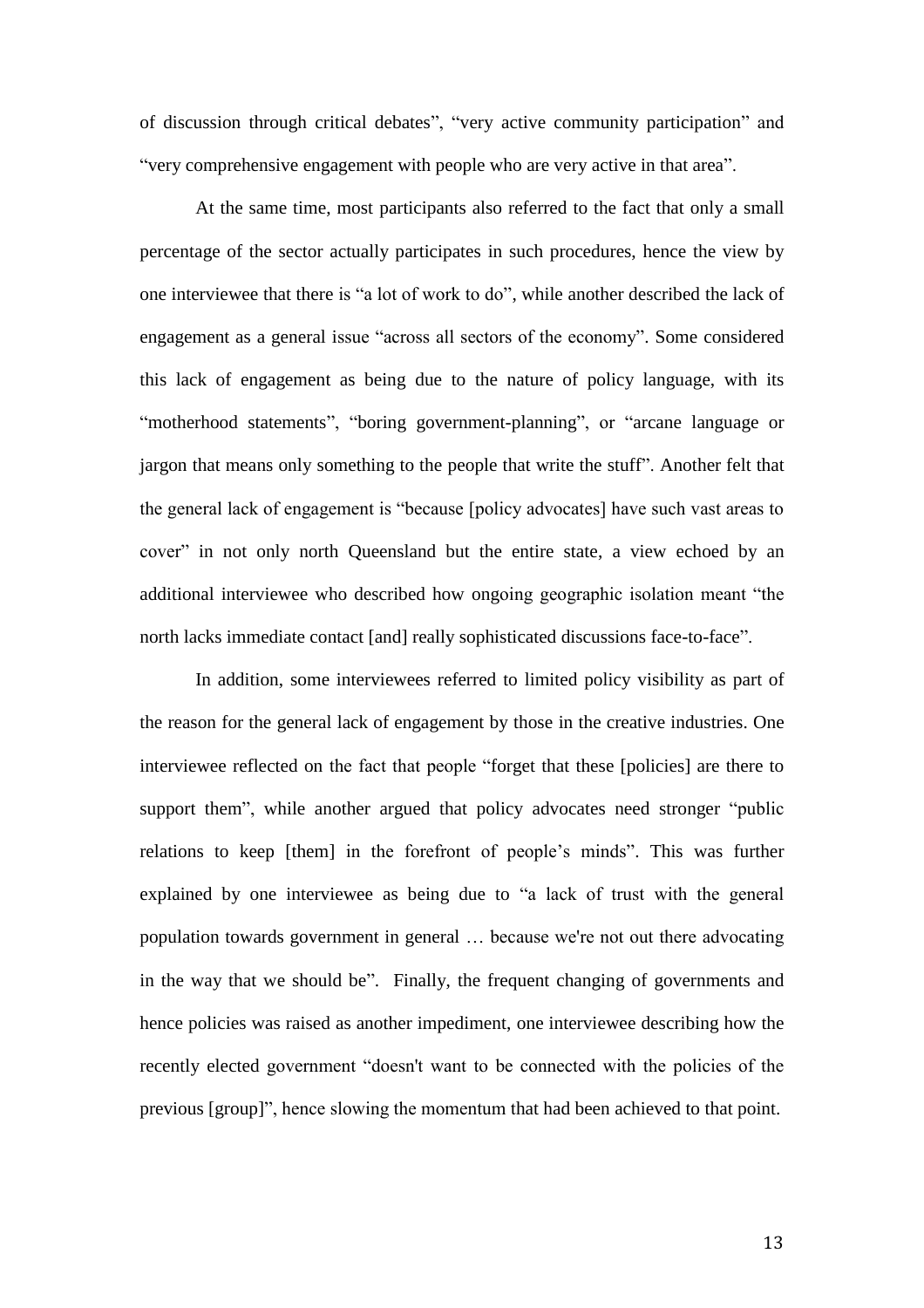#### *Funding and resource support*

There was across the board recognition by interviewees of the impact of recent cuts in government funding for arts and culture, with one acknowledging that "there's no sugar coating it" and another arguing "the small to medium cultural sector in Queensland is really under threat at the moment". Some participating organisations had recently experienced such severe budget cuts that one federally funded group was "almost on the brink of extinction - and fighting to survive", resulting in "the loss of employment for dozens and dozens of artists and arts workers" in the regions. Another organisation representative described how they had recently lost the majority of their state funding and were attempting to operate with "a few thousand dollars [left] in the bank". A number of quite negative views were presented in relation to funding in general, with one participant with over forty years experience in the sector describing it as "definitely the toughest I have ever seen", while another felt that in the arts community there was "a very negative perception of funding and funding bodies at the moment" given ongoing reductions across all levels of government. This same participant attempted to explain this situation and argued that the severity of the funding cuts was due to the fact that "there are other issues that are sexier and can achieve greater traction with the electorate than funding regional arts activity or cultural activities". There were also several references to the perception amongst many artists and arts groups that government – both indirectly through policy and directly through grants - exists to provide ongoing funding and for the long term. In a somewhat cynical view, one interviewee felt that the government's unemployment welfare system "is probably the biggest supporter of the arts", while on the other hand another felt "governments have made [artists] helpless by providing money all the time".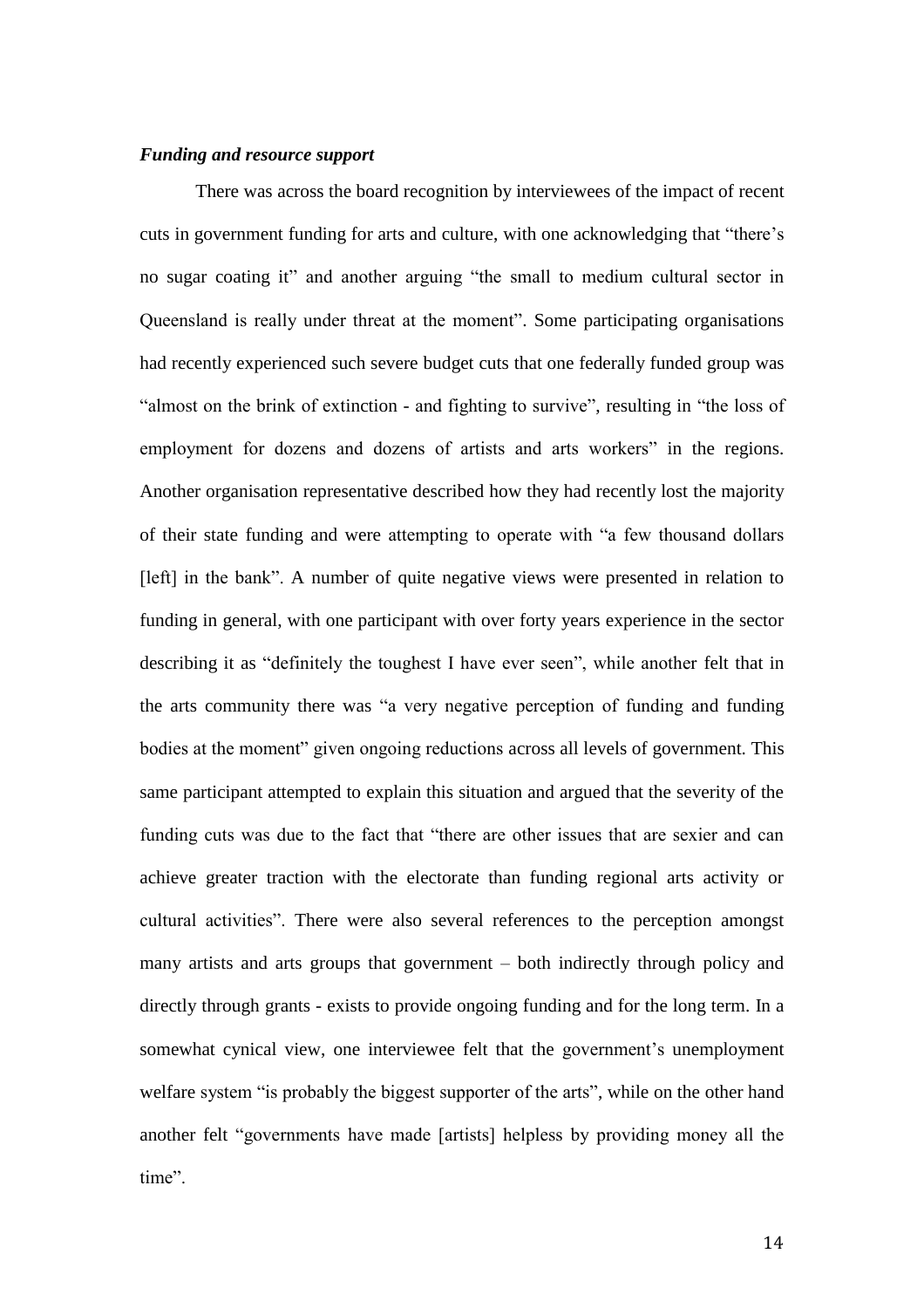Several interviewees also described how Queensland is also the least resourced and funded state in terms of regional arts development officers, with only one currently based in the capital city of Brisbane and therefore at least 1500 kilometres south of north Queensland. One interviewee lamented "how incredibly isolated [the regions in Queensland] are and I know what a big difference it would make if there was a network of professional officers". To further complicate the picture, another felt that "support has been reducing for regional communities" and thus it was a gloomy future ahead given the significant likelihood of even further reductions in government funding in general. Indeed, one interviewee referred to regional arts activities as "constantly hand to mouth" given the few funding sources available for those at the grassroots level.

#### *Sector fragmentation and separation*

One of the additional key themes in relation to creative industries in general, as well as in north Queensland in particular, is the level of fragmentation within the sector. For example, one interviewee described their difficulties in attempting over many years to coordinate a broad arts festival in this geographical area, which became far too complicated and fraught as a consequence of "the really fragmented nature of things". Another interviewee described how attempts to bring the creative industries sector together as part of developing a new cultural policy was "really very difficult". Fragmentation within the sector is also perceived in terms of a perceived lack of coordination between the different levels of government and policy organisations, with one interviewee describing how "we were hoping that with the development of the Australian National Cultural Policy that this may have been a key framework for us to build an advocacy tool around … but that's not going to happen no matter how much we try. We work in silos. It's the nature of bureaucracy." Another interviewee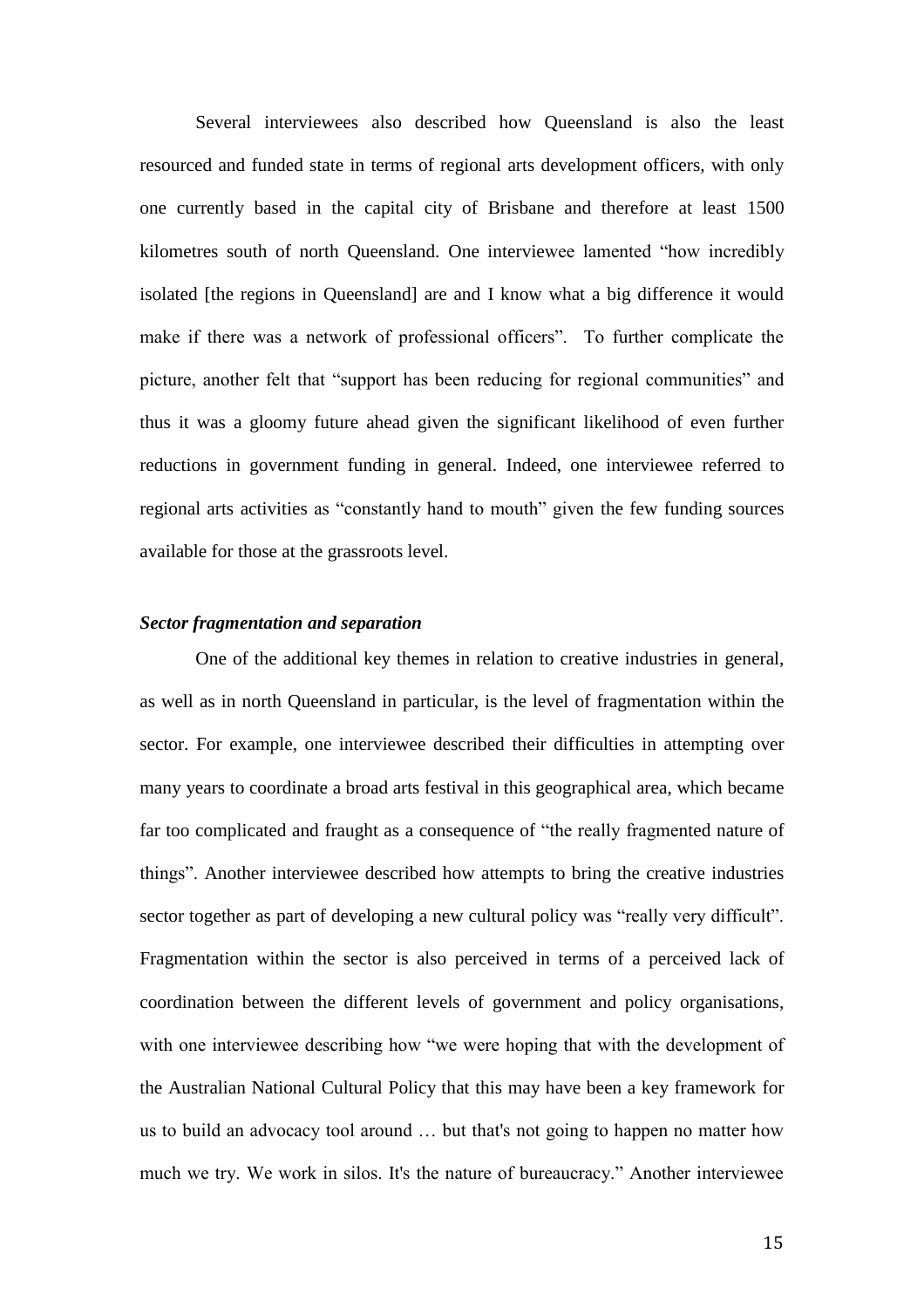based in the region described a very positive relationship with the state arts body, but then described the working relationship and level of engagement with the national arts body as "absolutely very poor".

In addition to being fragmented within the sector, it emerged in interviews with those focussed explicitly on economic development that the creative industries sector lacks a unified voice or governing organisation and is hence further removed from key discussions and strategic decision making. One referred to "little representation of the cultural industry" in their membership, also arguing that "until they start collaborating, it makes it challenging" to support and promote the sector and divert resources towards it. Another argued that the creative industries sector "suffers more so than anywhere else in terms of its funding and I think that part of that is because it is not able to tell a good enough story about the economic benefit it's always about the cultural benefit". Hence, this individual also referred to the need for sector-wide representation in order that the creative industries can "get out there and tell its message".

#### *Sector growth and development*

A range of ideas and opinions were presented when interviewees were asked to consider how to grow the creative industries sector in north Queensland. The leadership role of government was one of the main points of discussion, with the continuation of public investment considered important: one interviewee argued the need for government to "support emerging industries like the creative industries [and to] diversify our regional economies", another felt similarly given government "represents the people" but also argued greater investment in the arts is required, while a third also proposed "a more realistic funding commitment and a greater understanding from government of the work that is being achieved". Government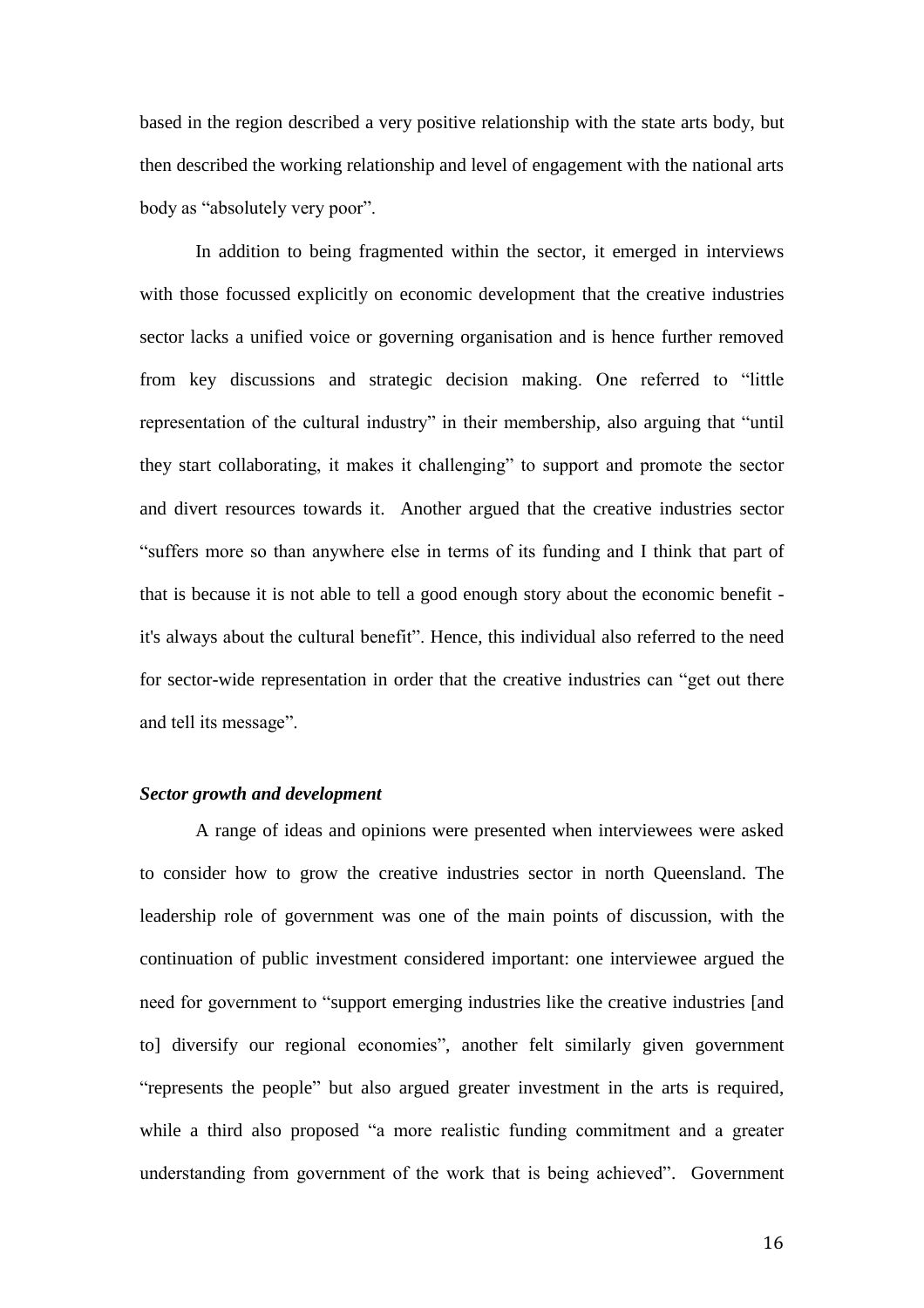support and funding of capacity was also considered critical by one interviewee, "in terms of development officers and infrastructure (networks)", while another described the need for a carefully coordinated and managed strategy across government; "collaboration and involvement at all levels will be key".

While most references were in relation to future needs or ideal scenarios, one organisation commented on the fact that they were "taking a lead in relation to regional engagement" by working with local councils to build the sector and to identify and foster cultural strengths and assets. This theme of a greater emphasis on the regions was argued by other interviewees, in terms of how to grow the sector in north Queensland:

- *hand the power and the decision making over to the local community.*  Let us have the debate over what's worth funding and not worth *funding for ourselves.*
- *have public resources reside in a non-government not-for-profit organization that has a focus on regional arts advocacy support and development*
- *have a regional picture … if you're going to attract tourists … attract them to the whole region so they can see everything [including creative industries].*

Finally, the issue of how to address decreasing government funding while still building the sector was also raised. At a practical level, one interviewee described the need to "better use the limited resources that we do already have", while another described the future of government funding as "a very different ballgame". One participant placed significant emphasis on the need for new business models, given that industry and government are increasingly focussed on return on investment,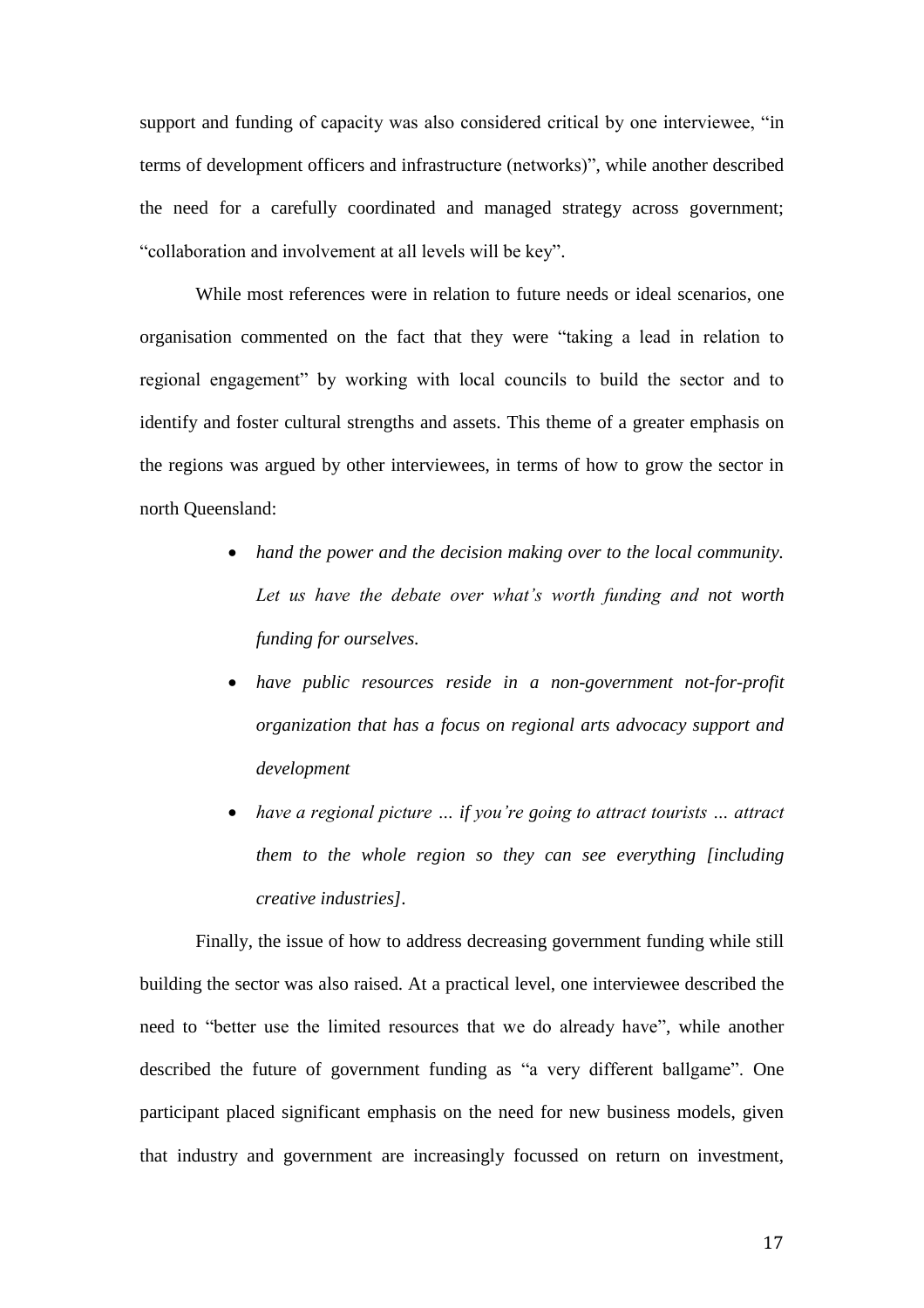hence "if the returns don't involve some significant public impact or profit, or at least a break even, then it doesn't look like a good investment". This scenario of reducing government funding led several other interviewees to refer to growing expectations on the sector to source new levels of support, be this through philanthropy or via business/industry partnerships for example. One interviewee felt this was having traction, describing how "people are starting to think beyond just funding which is … encouraging for us who get very tired of getting beaten up about [it]". Nevertheless, a regionally based interviewee an felt that it was extremely hard for regional artists or groups to attract new sources of funding, describing how, for example, the "people who get philanthropic funding are already very well funded" and usually based in capital cities.

# **Discussion**

The insights obtained via the series of interviews conducted as part of this study provide a more comprehensive picture of key aspects of the creative industries sector and its participants in north Queensland, while also raising wider implications for both the state of Queensland and in terms of the vision for the north of the country in general. There are four key areas that represent ongoing challenges for those involved as either participants or as key stakeholders responsible for the leadership and development of the sector: the engagement, relevance and impact of policy, significant changes in government funding, the fragmented nature of the creative industries, and the isolation of north Queensland from major cultural infrastructure and investment. These issues when viewed together are complex, indeed a 'wicked' problem for those involved in leadership and sector development, particularly if substantial growth is to be achieved as compared to a continuation of the status quo.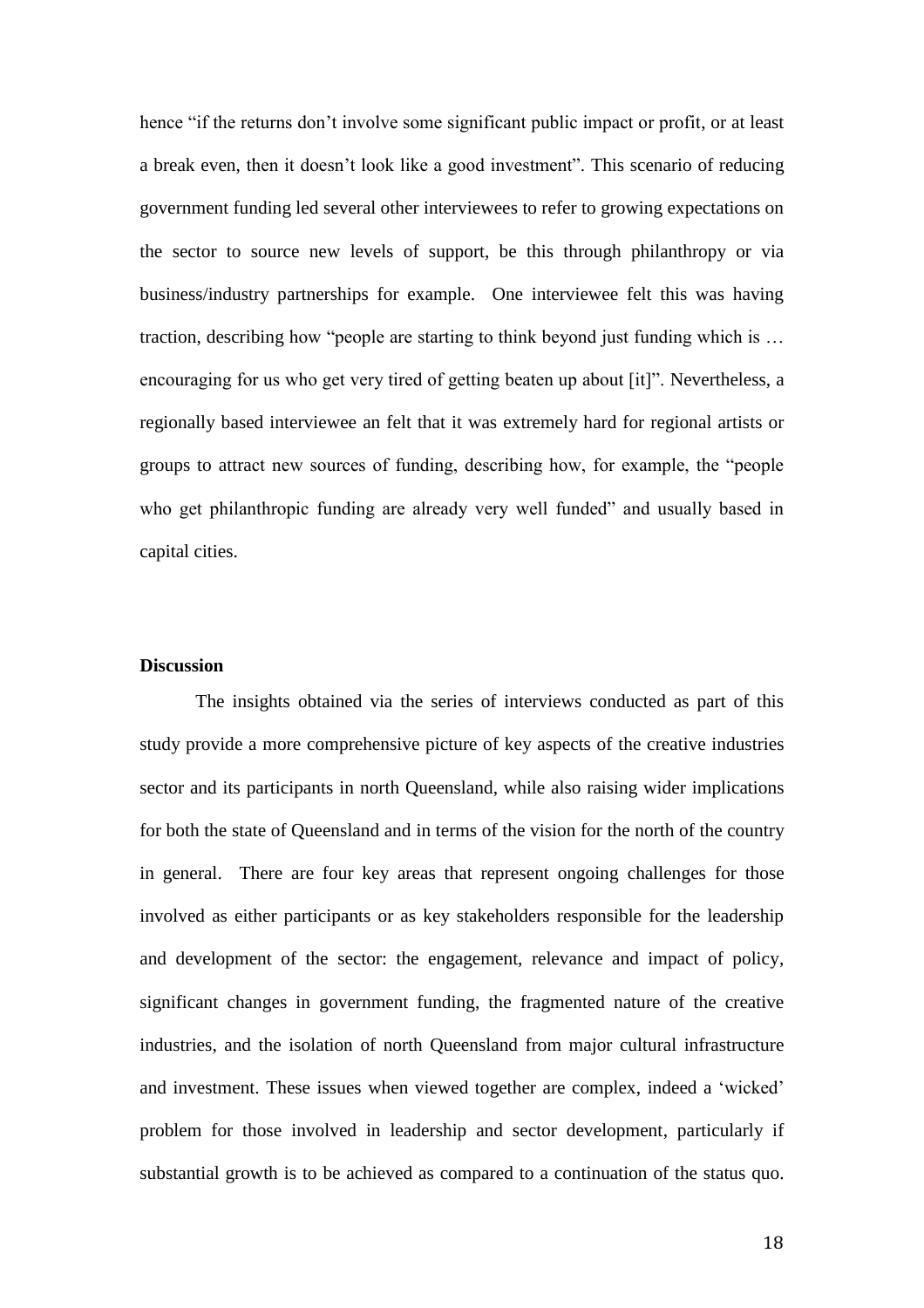Indeed, the findings of this study also reinforce the significance of the challenge for the entire state of Queensland, with its sheer size and geographical spread representing a major ongoing policy, funding and equity issue (Lancaster et al. 2010).

In terms of policy itself, the interviewees confirm that creative industries participants in north Queensland are provided with ample opportunity to participate directly and indirectly in policy or strategy development, be this at local, state or national levels. While some engage, many others also choose not to partake in such processes, thereby reflecting the vexed and complicated nature of the relationship between artists and policy and which has previously been identified in the literature (Rueschemeyer 1997, Mulcahy 2006). In addition, the key stakeholders in this study describe how the general lack of engagement with policy is influenced by a) the isolation of the north Queensland area from major policy making centres, b) the perception that policy language is largely bureaucratic, and c) the limited long-term relevance and/or presence of policy within the sector and particularly when there are changes of government (Craik 2013, Caust 2014).

The findings also reinforce the ongoing impact that government funding and investment in the arts has in terms of sector activity and potential growth. At the time of this study, there was a largely pessimistic stance in relation to current and future funding from government at all levels in Australia, given significant recent cuts and messages from key ministers. For example, the federal treasurer recently declared that the "days of borrow and spend must come to an end" (Hockey 2014), while his Queensland counterpart argued similarly that the "unprecedented scale of the State's debt … demands an unprecedented response" (Nicholls 2014). Ultimately, the various signals about ongoing funding issues and fiscal challenges that the Australian economy faces will arguably mean that the future contribution of the creative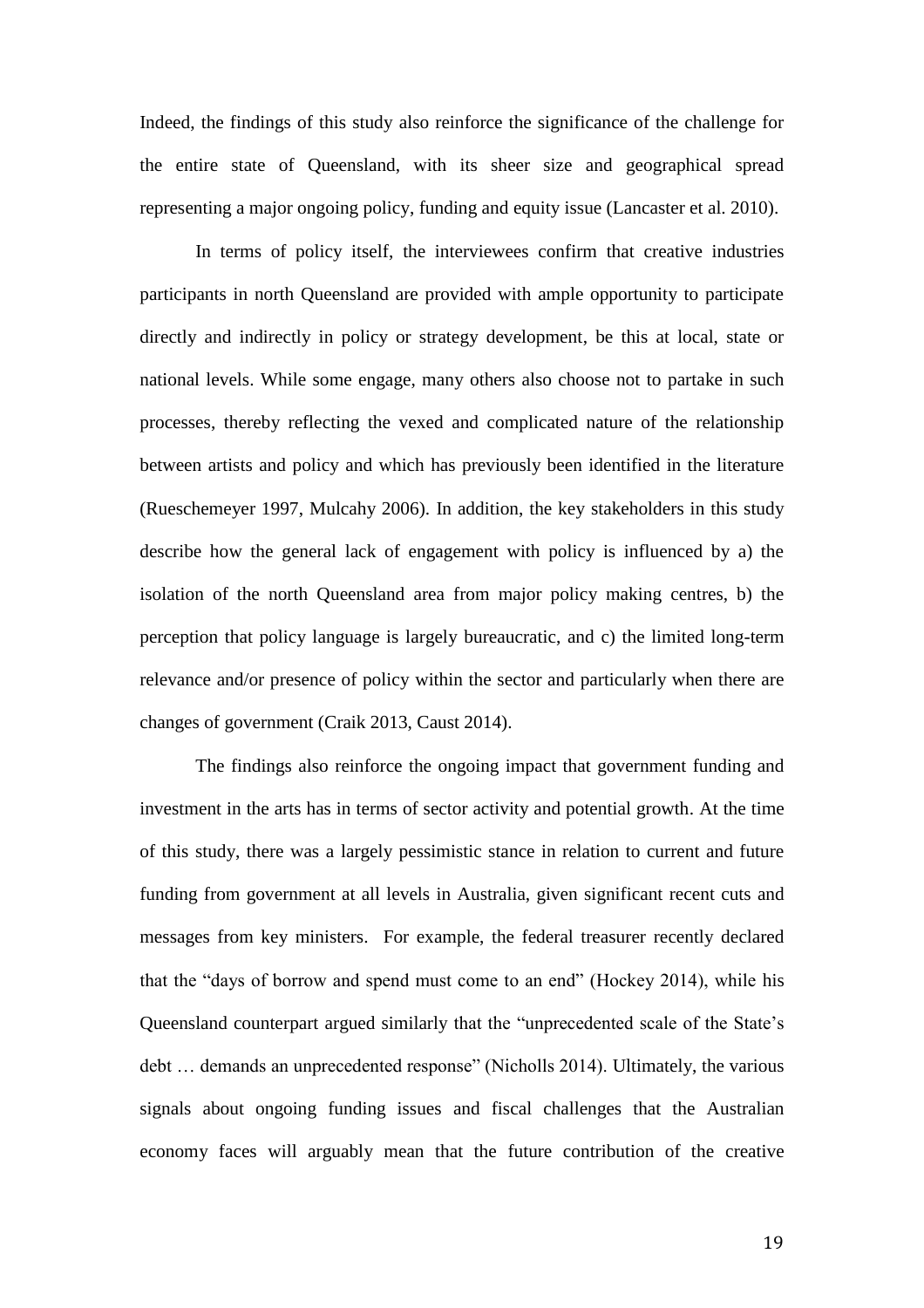industries sector to the north Queensland economy will likely be significantly challenged, despite the fact that this sector has been recognised as important to the broader economy and also regional economies specifically (Scherer et al. 2012).

In addition, while recent changes to the strategic plan for the Australia Council includes reference to the importance of community arts participation in regional areas as well as easier access to grant funding (Australia Council for the Arts 2014b), the impact of these changes as well as those recently implemented by the Queensland government (Crean 2012) will arguably not yet be fully understood nor realised for several years. The issue of funding is further complicated by that fact that the majority of public investment in creative industries occurs in the south of the country, this leading to a strong perception that north Queensland is not only isolated geographically but also in relation to direct investment. While the north of the country in general has a much lower population base, hence to some extent the balance of investment in the south is logical, the longer-term issue of how to build this geographic area must ultimately include a consideration of the level of investment in arts, culture and creative industries.

One of the key additional challenges for those working in creative industries in north Queensland will be the impending need to examine new business models or other ways of replacing diminishing federal and also state government funding (Lancaster et al. 2010). While it seems clear that many traditional areas of the sector will be forced to transition more quickly from a predominantly subsidized scenario to one where there are multiple sources of funding, or towards what have been described in the literature as self-sustaining creative industries (Felton and Collis 2012), the need for new policy settings and support strategies to achieve such goals will be critical. This poses additional and long-term challenges, given issues of low

20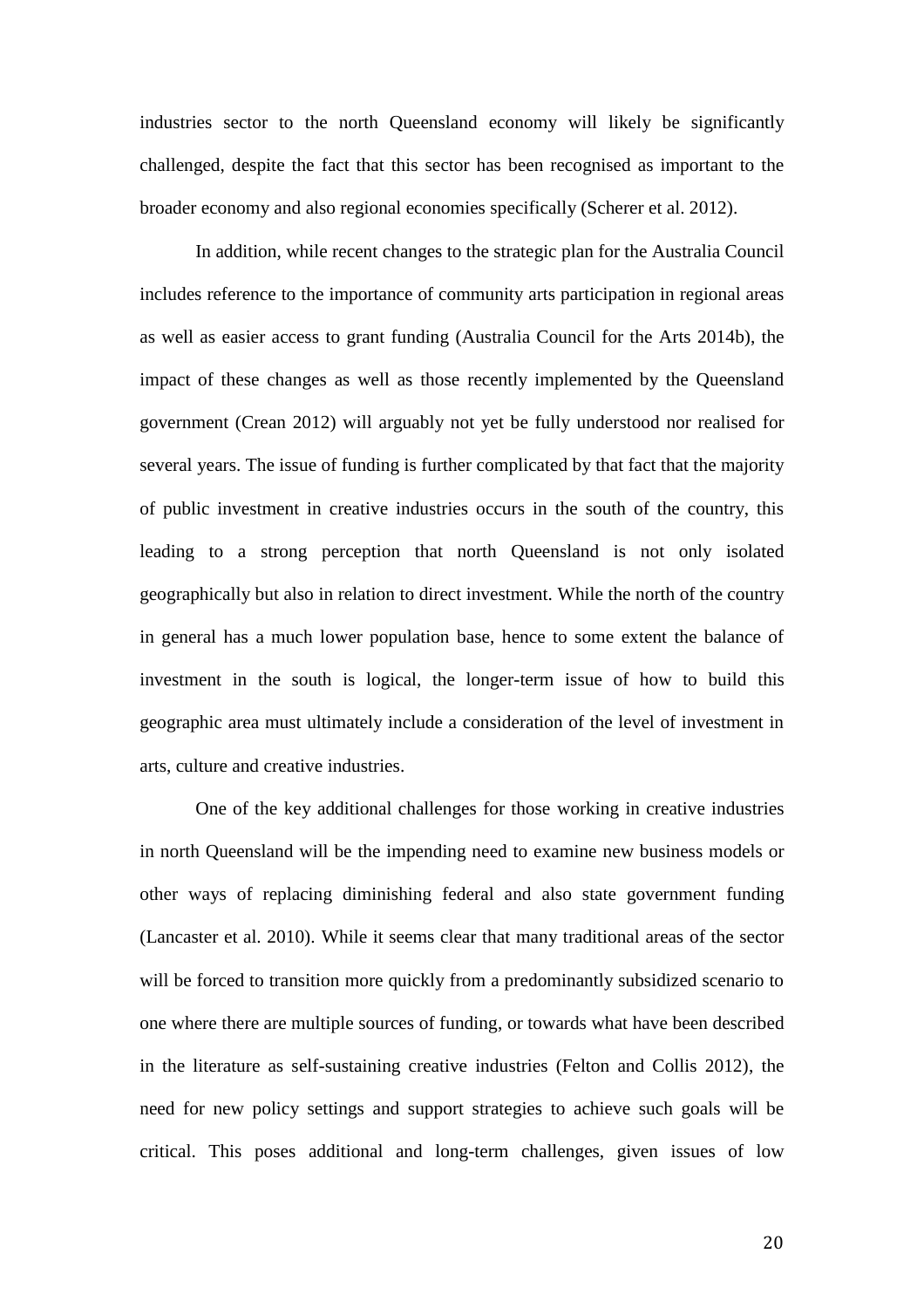population or critical mass, limited infrastructure and the ongoing influence of geographic isolation and separation from the major population centres and support systems in the sector.

Further, this impending transition and shift away from ongoing reliance on government funding will mean that those responsible for the higher education of artists and creative workers will need to consider the extent to which curriculum will need to address behaviours and skills increasingly referred to in the literature as enterprising or entrepreneurial (e.g. Beckman 2011, Bridgstock 2011). That is, if the sector will be increasingly expected to demonstrate return on government and private investment, the participants will need to have the skills and attributes to do so and that evidences the economic and not just cultural or social benefit of this investment. The findings of this study therefore propose that in addition to current funding challenges, the future education and training of the creative industries workforce is an important element of the broader goal to build northern Australia.

Finally, a key complication emerges around the fragmented nature of the creative industries not only in north Queensland but in general, as well as the lack of representation of this sector in economic development planning and strategic development, two issues which came through strongly in the interviews. These findings highlight again the discourse in the literature about the disparate grouping of a range of areas of practice under the banner of creative industries as well as the ongoing debates about who in fact are the actual participants and relevant disciplines (e.g. Chapain and Comunian 2010, Kolenda and Liu 2012, Flew 2014). While most individual creative disciplines (e.g. Architecture, Design, Photography, Music) have a range of state or national representative bodies in Australia, there is no umbrella organisation providing leadership and advocacy for the broader creative industries as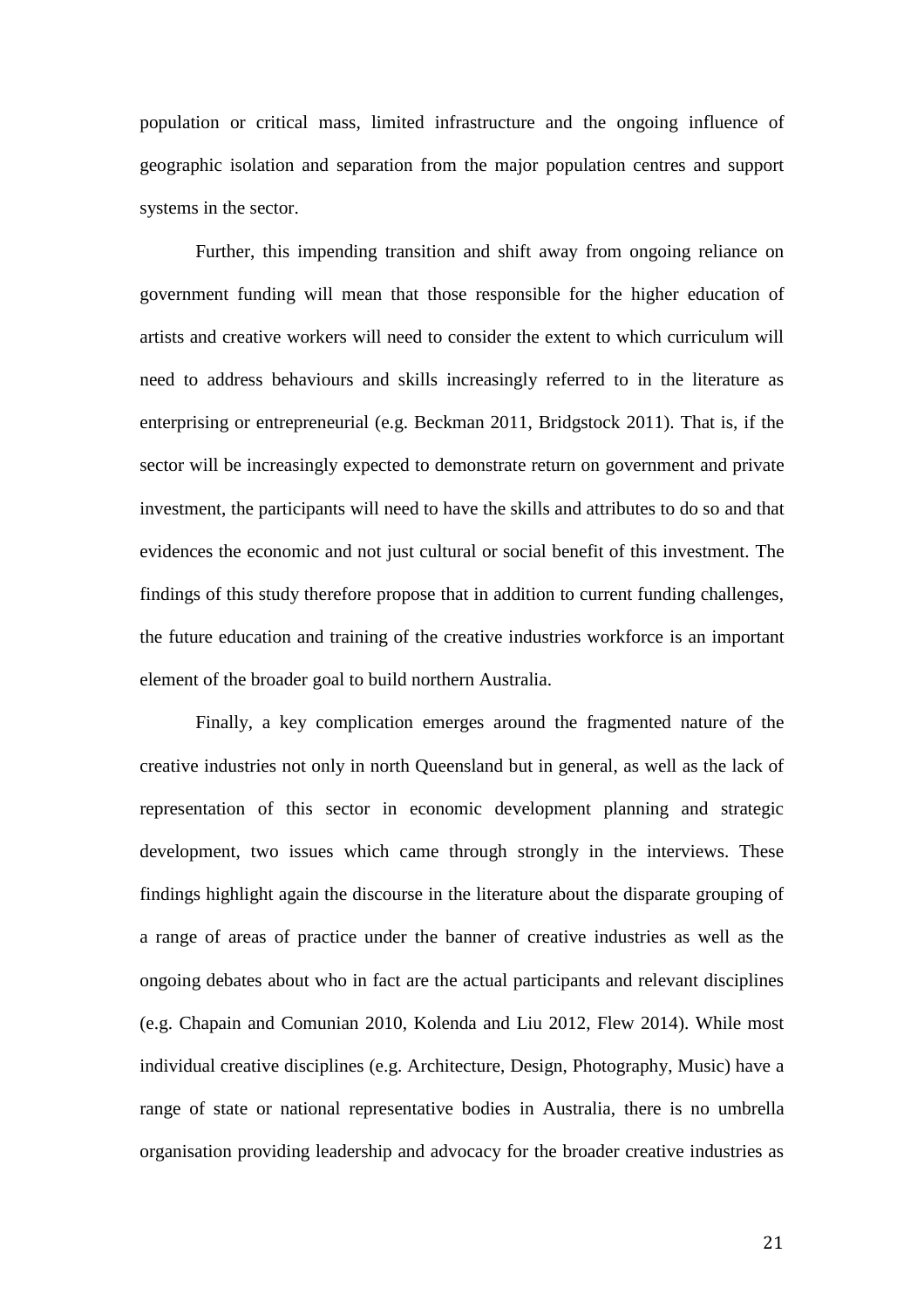a sector, be this at national, state or local levels. While Queensland has arguably played a lead role in the promotion of creative industries (Flew and Cunningham 2010), it is clear that a major impediment to the growth and development of the sector in the broader economy relates to the lack of coherent representation. Whether this is likely to change in the near future remains a significant unknown but also a particular challenge for key leaders in government and industry.

## **Conclusions and directions**

This case study has raised as many issues as it has offered insights and findings that will benefit the ongoing discourse and debate relevant to arts and cultural policy and the creative industries sector in north Queensland in particular, as well as to northern Australia in general. While on the one hand it is likely that policy and government support for arts and culture and the creative industries will continue for the foreseeable future, if there is in fact a true commitment on the part of the federal government to build northern Australia there will need to be serious and coordinated leadership at all levels, and including creative industries given the sector has been identified as a significant potential contributor to employment and economic growth. For example, the current balance of investment in the south of the country, albeit where the majority of the population resides, will ultimately need to be reconsidered if there is a goal to both attract and retain new populations in the north.

This paper also establishes a demonstrated need for a significant body of further research, to explore such issues as the potential for sector-wide representation and a unified voice, the ways in which creative industries might be included in the broader vision for northern Australia, as well as the ways in which new business models or replacement funding streams can be developed and achieved in an area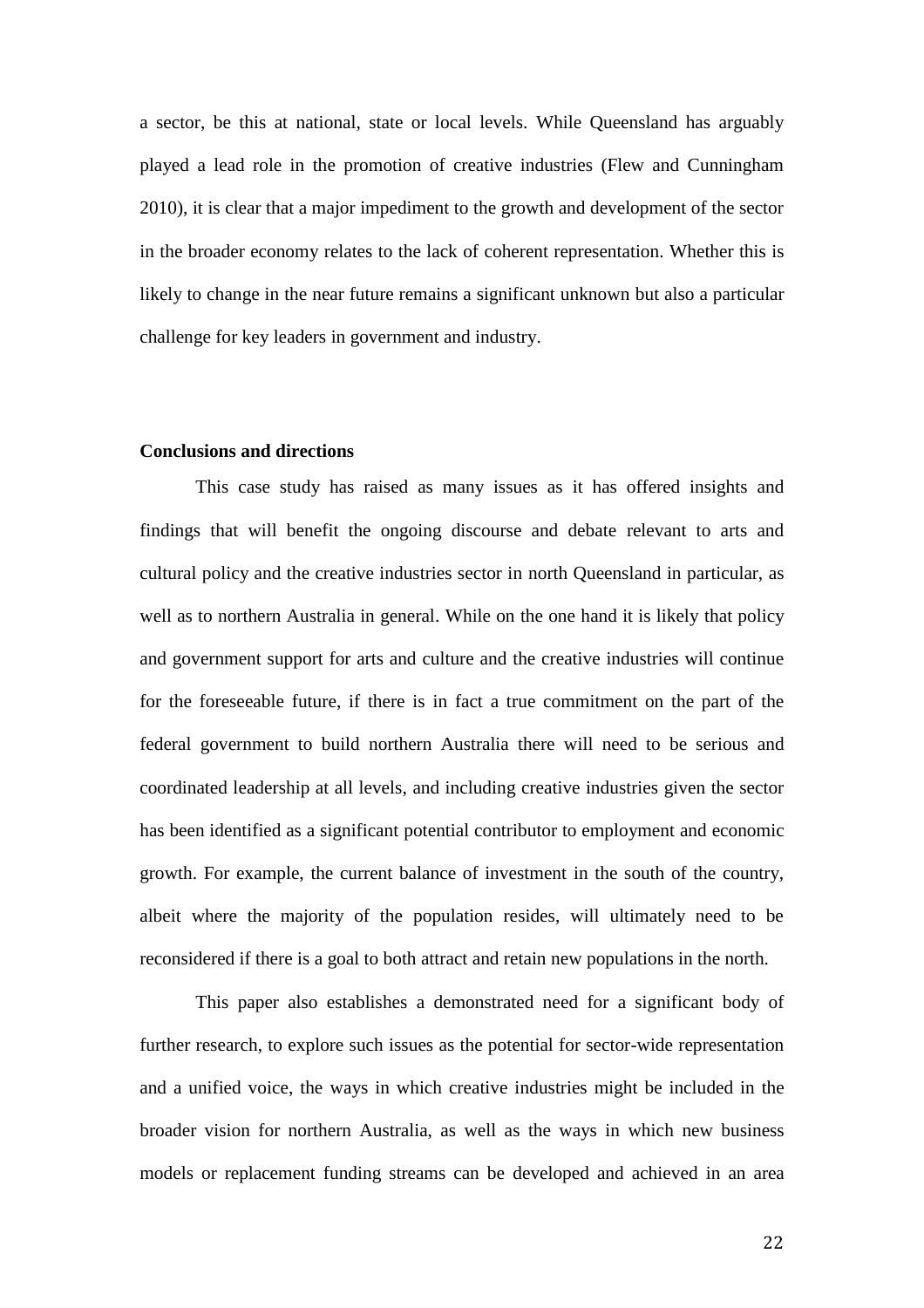such as regional and isolated north Queensland amidst declining public investment in arts and culture. It is clear that northern Australia has particular complexities that are very different to those that may be relevant in the south of the country, indeed it is likely that other parts of northern Australia have their own particular challenges that are worthy of further research and investigation. While these various factors and needs represent a significant and long-term challenge, it also proposes that there are many opportunities that might be considered and pursued if policy makers and key stakeholders are to see the successful long-term development of the next frontier that is northern Australia.

# **Acknowledgements**

The author wishes to acknowledge and thank the Northern Australia Taskforce who kindly provided permission to use the map presented as Figure 1.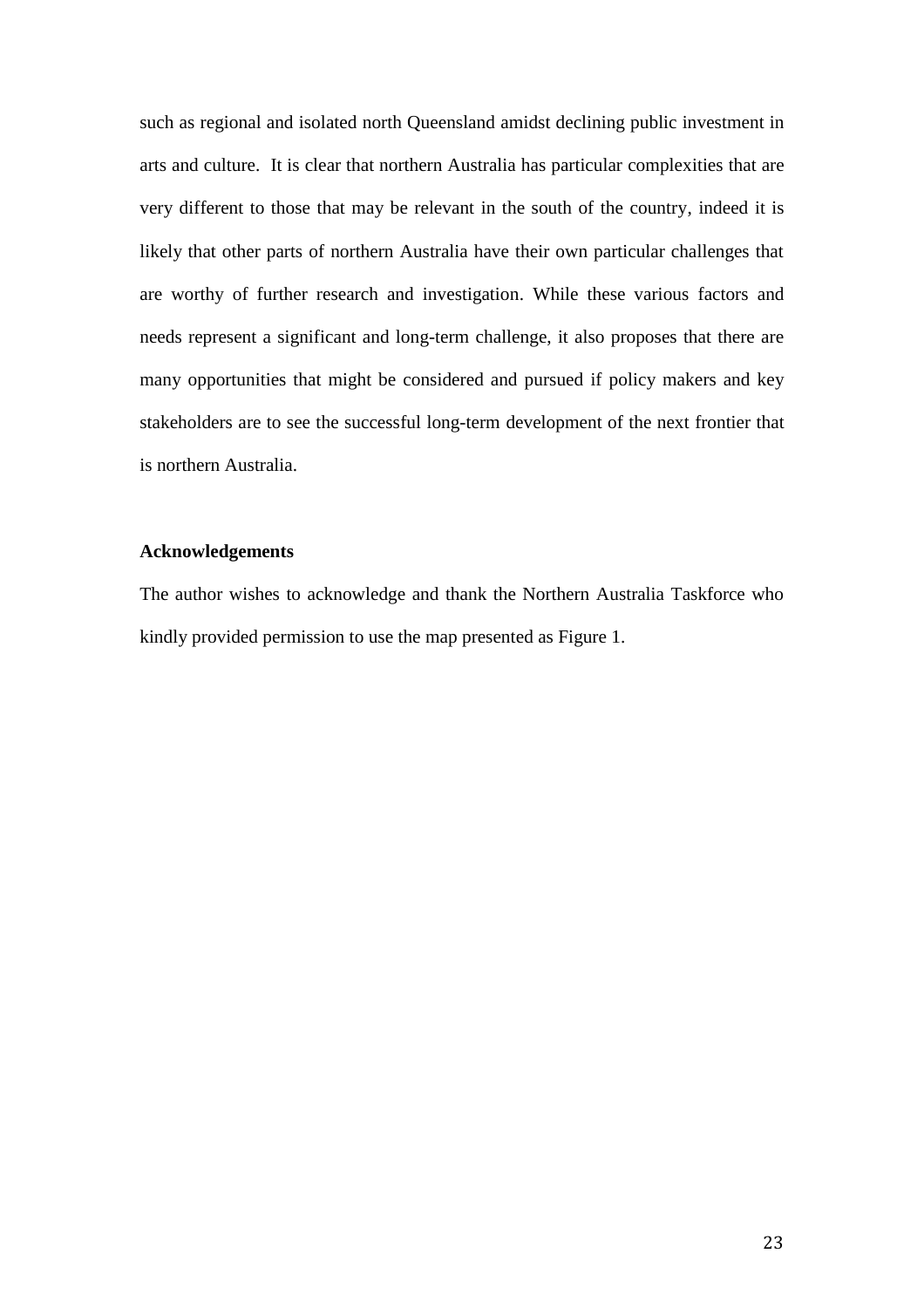#### **References**

ABC, 2014. *Arts funding narrowly escaped further budget cuts, Prime Minister Tony Abbott says* [online]. Available from: [http://www.abc.net.au/news/2014-05-24/tony](http://www.abc.net.au/news/2014-05-24/tony-abbott-says-arts-funding-narrowly-escaped-further-cuts/5475632)[abbott-says-arts-funding-narrowly-escaped-further-cuts/5475632](http://www.abc.net.au/news/2014-05-24/tony-abbott-says-arts-funding-narrowly-escaped-further-cuts/5475632) [Accessed 4 June 2014].

ADC Forum, 2014. *ADC Northern Development Summit* [online]. Available from: http://www.adcforum.org/2014/02/26/northern-development-summit/ [Accessed 4 June 2014].

Alvarez, M.D., 2010. Creative cities and cultural spaces: New perspectives for city tourism. *International Journal of Culture, Tourism and Hospitality Research*, 4 (3), 171–175.

Australia Council for the Arts, 2014a. *Major Performing Arts Companies* [online]. Available from:

[http://www.australiacouncil.gov.au/about/structure/arts\\_organisations/major\\_](http://www.australiacouncil.gov.au/about/structure/arts_organisations/major_performing_arts_companies) [performing\\_arts\\_companies](http://www.australiacouncil.gov.au/about/structure/arts_organisations/major_performing_arts_companies) [Accessed 4 June 2014].

Australia Council for the Arts, 2014b. *A culturally ambitious nation* [online]. Available from: [http://www.australiacouncil.gov.au/news/items/news-features/A](http://www.australiacouncil.gov.au/news/items/news-features/A-culturally-ambitious-nation)[culturally-ambitious-nation](http://www.australiacouncil.gov.au/news/items/news-features/A-culturally-ambitious-nation) [Accessed 2 October 2014].

Australian Government, 2014a. *Review of the Australia Council 2012* [online]. Available from: [http://creativeaustralia.arts.gov.au](http://creativeaustralia.arts.gov.au/) [Accessed 4 June 2014].

Australian Government, 2014b. *Department of Regional Australia, Local Government, Arts and Sport Annual Report 2012–13* [online]. Available from: http://www.infrastructure.gov.au/department/annual\_report/2012\_2013/regional/index .aspx [Accessed 4 June 2014].

Author, 2013. Details not supplied to enable anonymity in peer review process.

Bakhshi, H., and McVittie, E., 2009. Creative supply-chain linkages and innovation: Do the creative industries stimulate business innovation in the wider economy? *Innovation: Management, Policy & Practice*, 11 (2), 169–189.

Banks, M., and O'Connor, J., 2009. After the creative industries. *International Journal of Cultural Policy*, 15 (4), 365-373.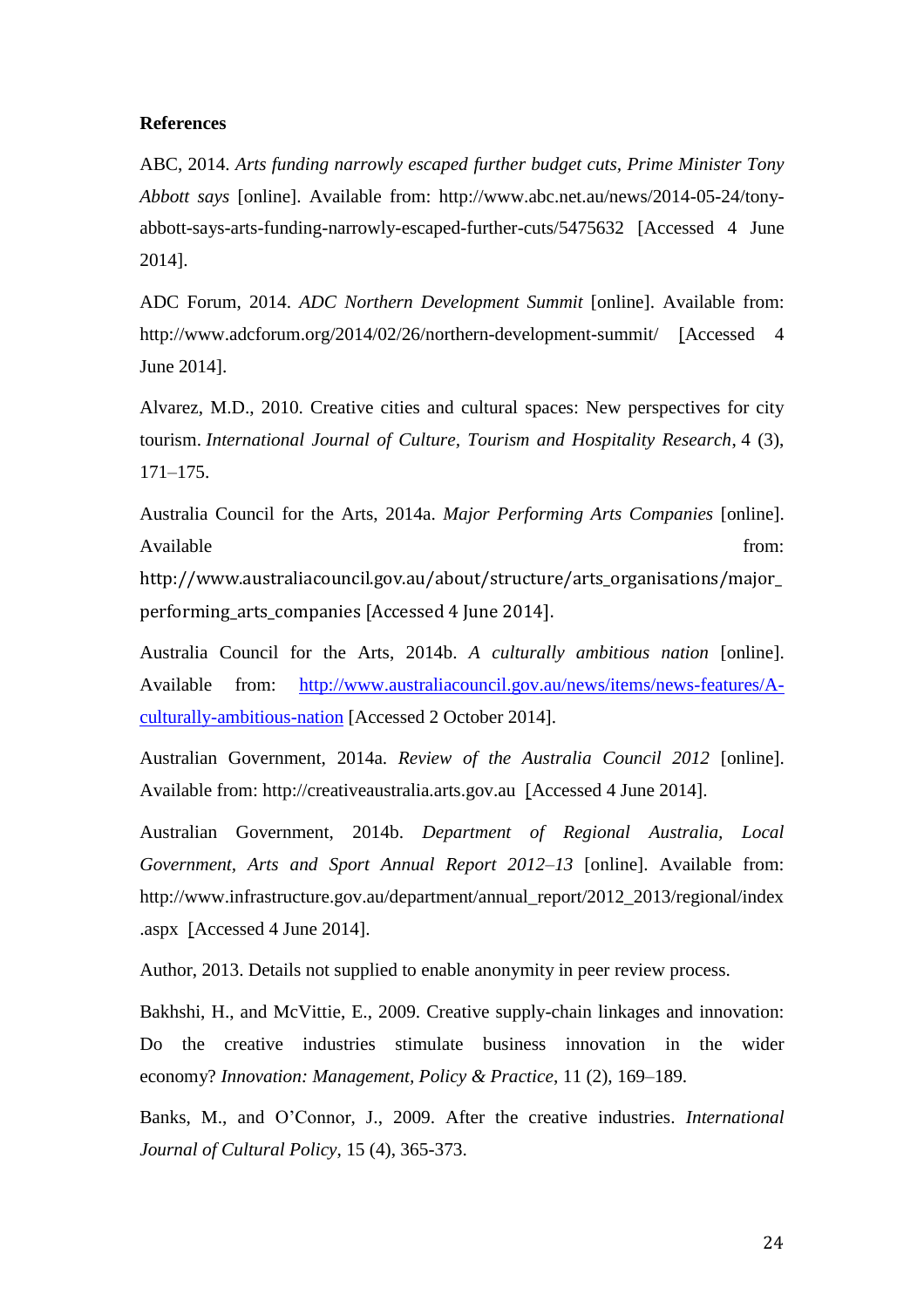Beckman, G., ed., 2011. *Disciplining the arts: teaching entrepreneurship in context*. Plymouth: Rowman & Littlefield.

Bille, T., 2012. The Scandinavian approach to the experience economy – does it make sense? *International Journal of Cultural Policy*, 18 (1), 93-110.

Bridgstock, R., 2011. Skills for creative industries graduate success. *Education and training*, 53 (1), 9–26.

Calver, J., Gold, J., and Stewart, J., 2013. Action learning and the creative industries: the efficacy of an action learning set in building collaboration between a university and creative industries. *Action Learning: Research and Practice*, 10 (1), 25-38.

Caust, J., 2014. Cultural wars in an Australian context: challenges in developing a national cultural policy. *International Journal of Cultural Policy* [online]. Available from:http://www.tandfonline.com/doi/ref/10.1080/10286632.2014.890607#tabModul e [Accessed 4 June 2014].

Chapain, C., Clifton, N., and Comunian, R., 2013. Understanding Creative Regions: Bridging the Gap between Global Discourses and Regional and National Contexts. *Regional Studies*, 47 (2), 131-134.

Chapain, C., and Comunian, R., 2010. Enabling and Inhibiting the Creative Economy: The Role of the Local and Regional Dimensions in England. *Regional Studies,* 44 (6), 717-734.

City of Darwin, 2014. *Live* [online]. Available from: <http://www.darwin.nt.gov.au/live> [Accessed 4 June 2014].

Commonwealth of Australia, 2014. *Green Paper on Developing Northern Australia*  [online]. Available from: <https://northernaustralia.dpmc.gov.au/green-paper> [Accessed 1 November 2014].

Connor, M., 2011. Arts policy and the culture of grovel. *Quadrant*, June, 58-61.

Cooke, P., and De Propris, L., 2011. A policy agenda for EU smart growth: the role of creative and cultural industries. *Policy Studies*, 32 (4), 365–375.

Craik, J., McAllister, L., and Davis, G., 2003. Paradoxes and contradictions in government approaches to contemporary cultural policy: an Australian perspective. *International Journal of Cultural Policy*, 9 (1), 17-33.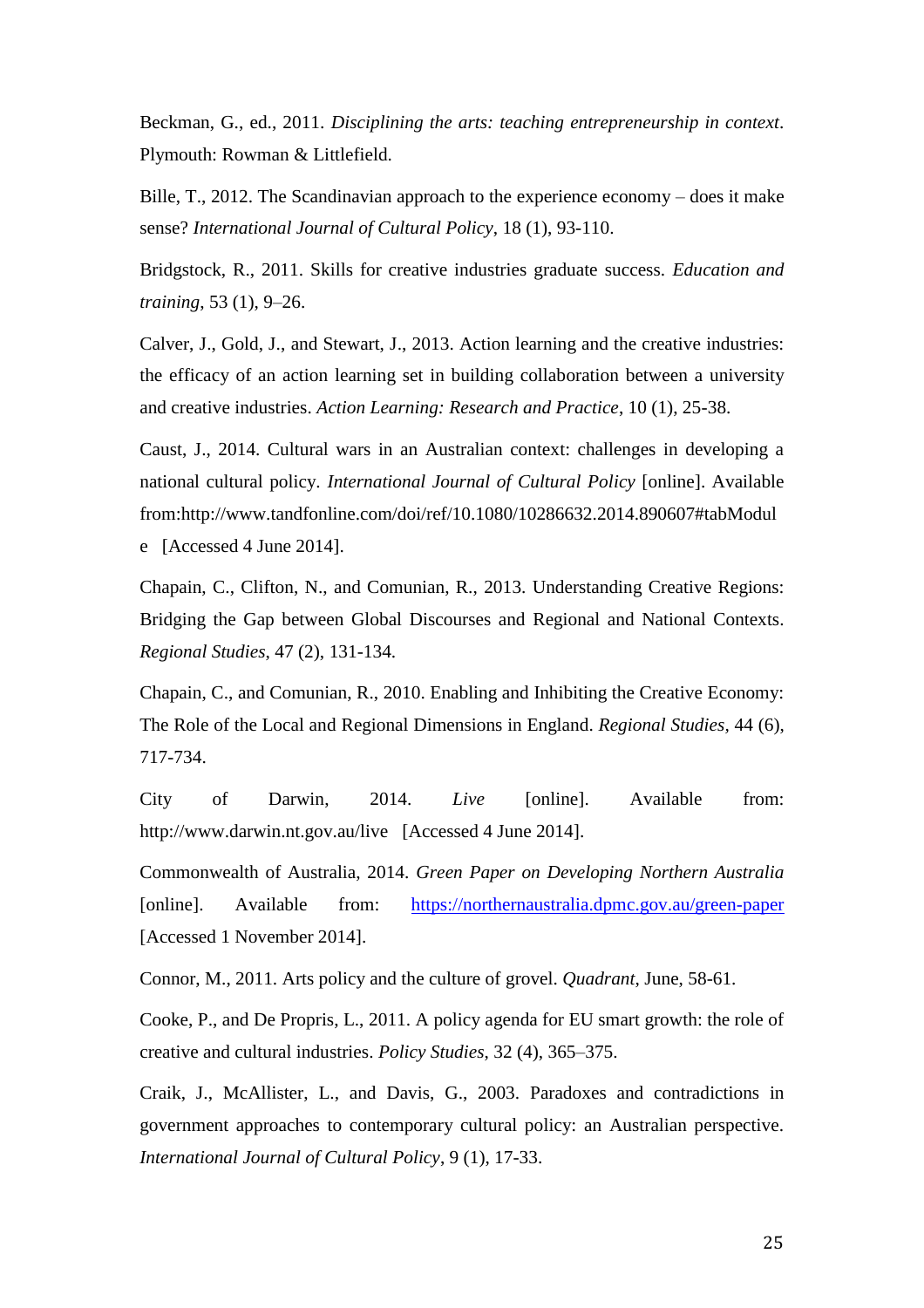Craik, J., 2013. Creative Australia: Missed opportunity or new paradigm for a national cultural policy? *Asia Pacific Journal of Arts and Cultural Management,* 10 (1), 48-54.

Crean, S., 2012. Newman budget kills Queensland creativity. *The Drum* [online]*.*  Available from: [http://www.abc.net.au/news/2012-09-18/crean-arts-funding-in](http://www.abc.net.au/news/2012-09-18/crean-arts-funding-in-queensland/4267544)[queensland/4267544](http://www.abc.net.au/news/2012-09-18/crean-arts-funding-in-queensland/4267544) [Accessed 1 October 2014].

Cunningham, S., 2009. Trojan horse or Rorschach blot? Creative industries discourse around the world. *International Journal of Cultural Policy*, 15 (4), 375-386.

De Propris, L., 2013. How are creative industries weathering the crisis? *Cambridge Journal of Regions, Economy and Society*, 6 (1), 23–35.

Drake, G., 2003. This place gives me space: place and creativity in the creative industries. *Geoforum,* 34, 511–524.

Felton, E., and Collis, C., 2012. Creativity and the Australian suburbs: the appeal of suburban localities for the creative industries workforce. *Journal of Australian studies*, 36 (2), 177–190.

Flew, T., 2010. Toward a cultural economic geography of creative industries and urban development: introduction to the special issue on creative industries and urban development. *The Information Society,* 26 (2), 85-91.

Flew, T., and Cunningham, S., 2010. Creative Industries after the first decade of debate. *The Information Society*, 26 (2), 113–23.

Flew, T., 2014. Creative industries – a new pathway. *InterMEDIA,* 42 (1), 11-13.

Garnham, N., 2005. From cultural to creative industries: An analysis of the implications of the "Creative Industries" approach to the arts and media policy making in the United Kingdom. *International Journal of Cultural Policy*, 11 (1), 15– 29.

Hartley, J., 2014. Urban semiosis: Creative industries and the clash of systems. *International Journal of Cultural Studies* [online]. Available from: http://ics.sagepub.com/content/early/2014/04/25/1367877914528120.full.pdf [Accessed 4 June 2014].

Hesmondhalgh, D., 2008. Cultural and creative industries. *In* T. Bennet and J. Frow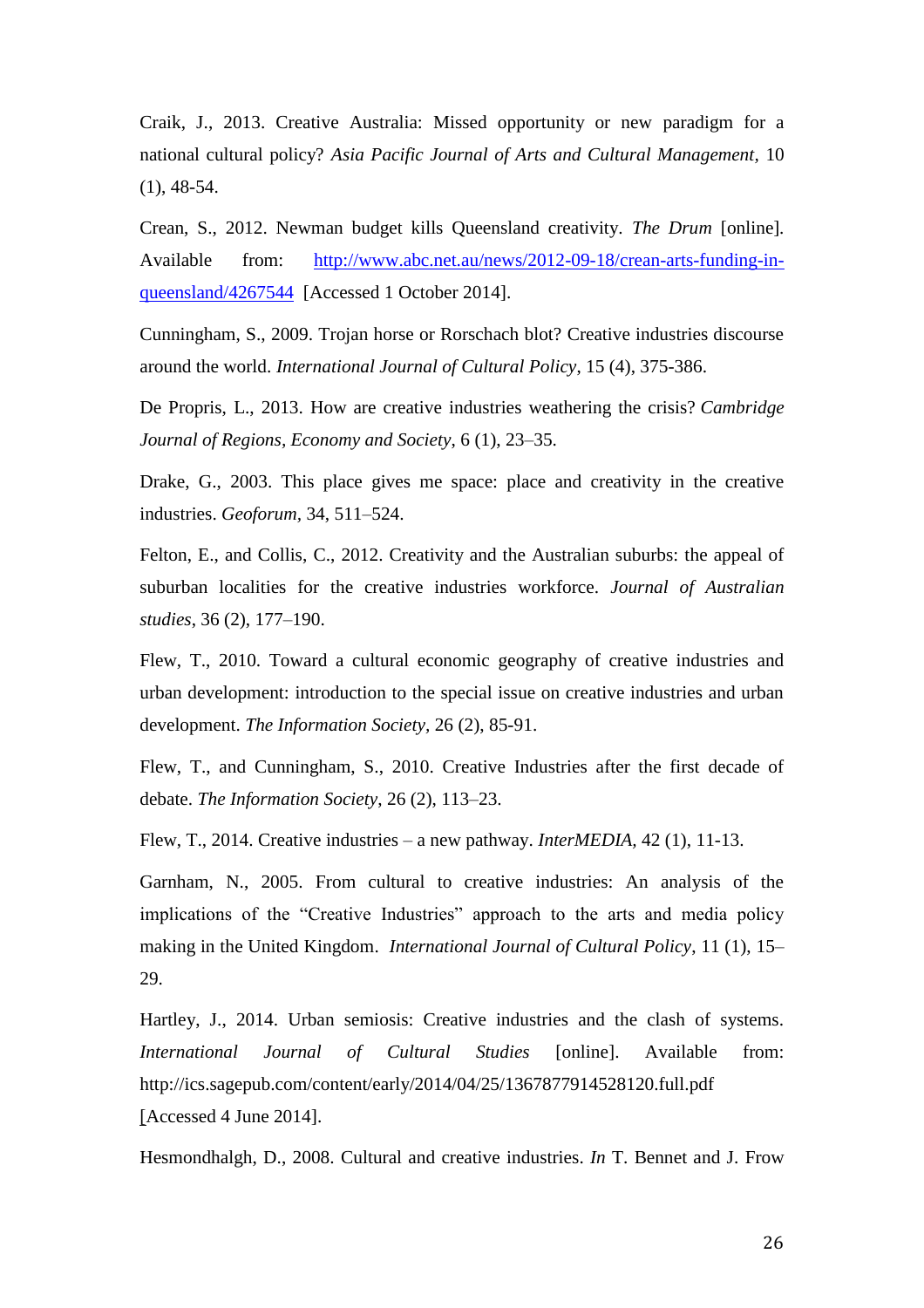eds. *The SAGE Handbook of Cultural Analysis*. London: Sage, 553–69.

Hesmondhalgh, D., Nisbett, M., Oakley, K., and Lee, D., 2014. Were New Labour's cultural policies neo-liberal? *International Journal of Cultural Policy* [online]. Available from: http://www.tandfonline.com/doi/abs/10.1080/10286632 .2013.879126#.U6t4UmSSziM [Accessed 4 June 2014].

Hockey, J., 2014. *Federal budget 2014 – full speech* [online]. Available from: http://www.smh.com.au/business/federal-budget/federal-budget-2014--full-speech-20140513-3887i.html [Accessed 4 June 2014].

Homan, S., 2013. From Coombs to Crean: popular music and cultural policy in Australia. *International Journal of Cultural Policy*, 19 (3), 382-398.

Jayne, M., 2005. Creative industries: the regional dimension? *Environment and Planning C: Government and Policy*, 23, 537-556.

Johanson, K., and Rentschler, R., 2002. The new arts leader: The Australia council and cultural policy change. *International Journal of Cultural Policy*, 8 (2), 167-180.

Johanson, K., 2008. How Australian industry policy shaped cultural policy. *International Journal of Cultural Policy*, 14 (2), 139-148.

Kolenda, R., and Liu, C., 2012. Are central cities more creative? The intrametropolitan geography of creative industries. *Journal of Urban Affairs*, 34 (5), 487- 511.

Lancaster, H., Kyte, S., Craik, J., and Schippers, H., 2010. *Redefining places for art: Exploring the dynamics of performance and location* [online]. Available from: [http://www.griffith.edu.au/\\_\\_data/assets/pdf\\_file/0006/264543/Redefining-places-for](http://www.griffith.edu.au/__data/assets/pdf_file/0006/264543/Redefining-places-for-art-report.pdf)[art-report.pdf](http://www.griffith.edu.au/__data/assets/pdf_file/0006/264543/Redefining-places-for-art-report.pdf) [accessed 1 October 2014].

Liberal Party of Australia, 2013. *2030 Vision for developing northern Australia*  [online]. Available from: http://www.liberal.org.au/2030-vision-developing-northernaustralia [accessed 1 December 2013].

Luckman, S., Gibson, C., and Lea, T., 2009. Mosquitoes in the Mix: Just how transferable is creative city thinking? *Singapore Journal of Tropical Geography*, 30  $(1), 47-63.$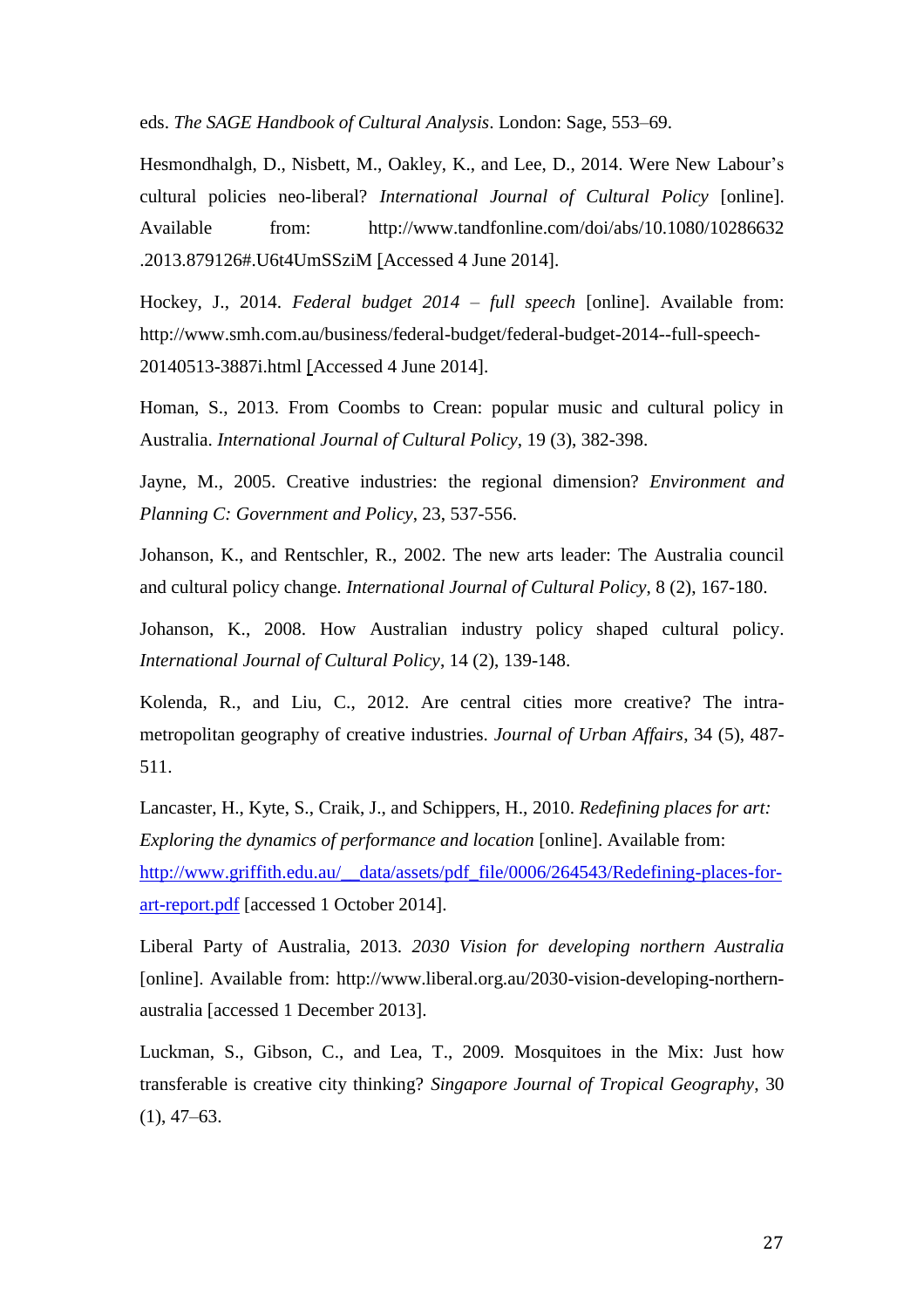Ministry for the Arts, 2014. *Creative Industries* [online]. Available from: <http://arts.gov.au/creative> [Accessed 4 June 2014].

Mulcahy, K., 2006. Cultural policy: definitions and theoretical approaches. *The Journal of Arts Management, Law, and Society*, 35 (4), 319–330.

Nicholls, T., 2014. *Unprecedented Public Campaign to Tackle Unprecedented Debt Problem* [online]. Available from: http://statements.qld.gov.au/Statement/2014/4/13 /unprecedented-public-campaign-to-tackle-unprecedented-debt-problem [Accessed 4 June 2014].

Power, D., 2009. Culture, creativity and experience in Nordic and Scandinavian cultural policy. *International Journal of Cultural Policy*, 15 (4), 445-460.

Richards, G., 2011. Creativity and tourism: The state of the art. *Annals of Tourism Research*, 38 (4), 1225–1253.

Rueschemeyer, M., 1997. Art, artists' associations, and the state in Norway. *The Journal of Arts Management, Law, and Society*, 27 (3), 187–204.

Scherer, R., Gutjahr, and M., Strauf, S., 2012. Struggling for attention? The importance of creative industries in southern Germany. *Actual Problems in Economics,* 131 (5), 128-139.

Seares, M., 2011. *Cultural policies in Australia* [online]. Available from: [http://www.australiacouncil.gov.au/resources/reports\\_and\\_publications/subjects/polic](http://www.australiacouncil.gov.au/resources/reports_and_publications/subjects/policy/cultural_policies_in_australia) [y/cultural\\_policies\\_in\\_australia](http://www.australiacouncil.gov.au/resources/reports_and_publications/subjects/policy/cultural_policies_in_australia) [Accessed 4 March 2013].

SGS Economics and Planning, 2013. *Valuing Australia's Creative Industries: Final Report for the Creative Industries Innovation Centre* [online]. Available from: <http://www.creativeinnovation.net.au/business/ciic-resources/creative-economy/#intro> [Accessed 4 June 2014].

State of the Tropics, 2014. *The Tropics* [online]. Available from: http://stateofthetropics.org/the-tropics [Accessed 4 June 2014].

Taylor, A., 2014. Double act: Julie Bishop joins George Brandis at Australia Council launch. *The Sydney Morning Herald* [online]. Available from:

[http://www.smh.com.au/entertainment/art-and-design/double-act-julie-bishop-joins](http://www.smh.com.au/entertainment/art-and-design/double-act-julie-bishop-joins-george-brandis-at-australia-council-launch-20140818-105cva.html)[george-brandis-at-australia-council-launch-20140818-105cva.html](http://www.smh.com.au/entertainment/art-and-design/double-act-julie-bishop-joins-george-brandis-at-australia-council-launch-20140818-105cva.html) [Accessed 2 October 2014].